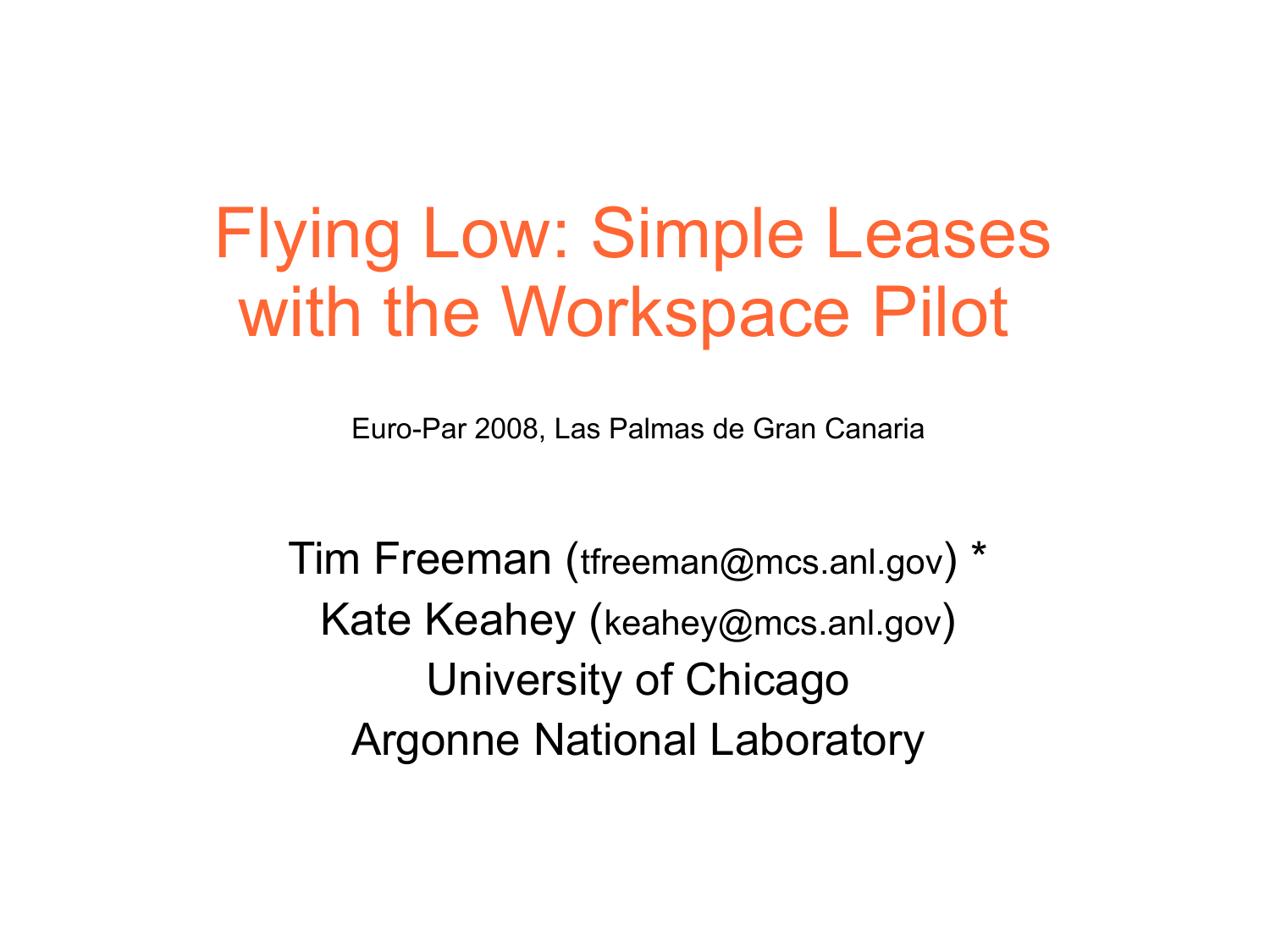#### Resource Leasing

- Should be a "first class citizen"
	- not a side effect of job submission
	- emerging as a fundamental abstraction
- Cluster partitions
- Pilot jobs
	- Condor glide-ins, MyCluster, Falkon, PanDA Pilot
- Virtual Machines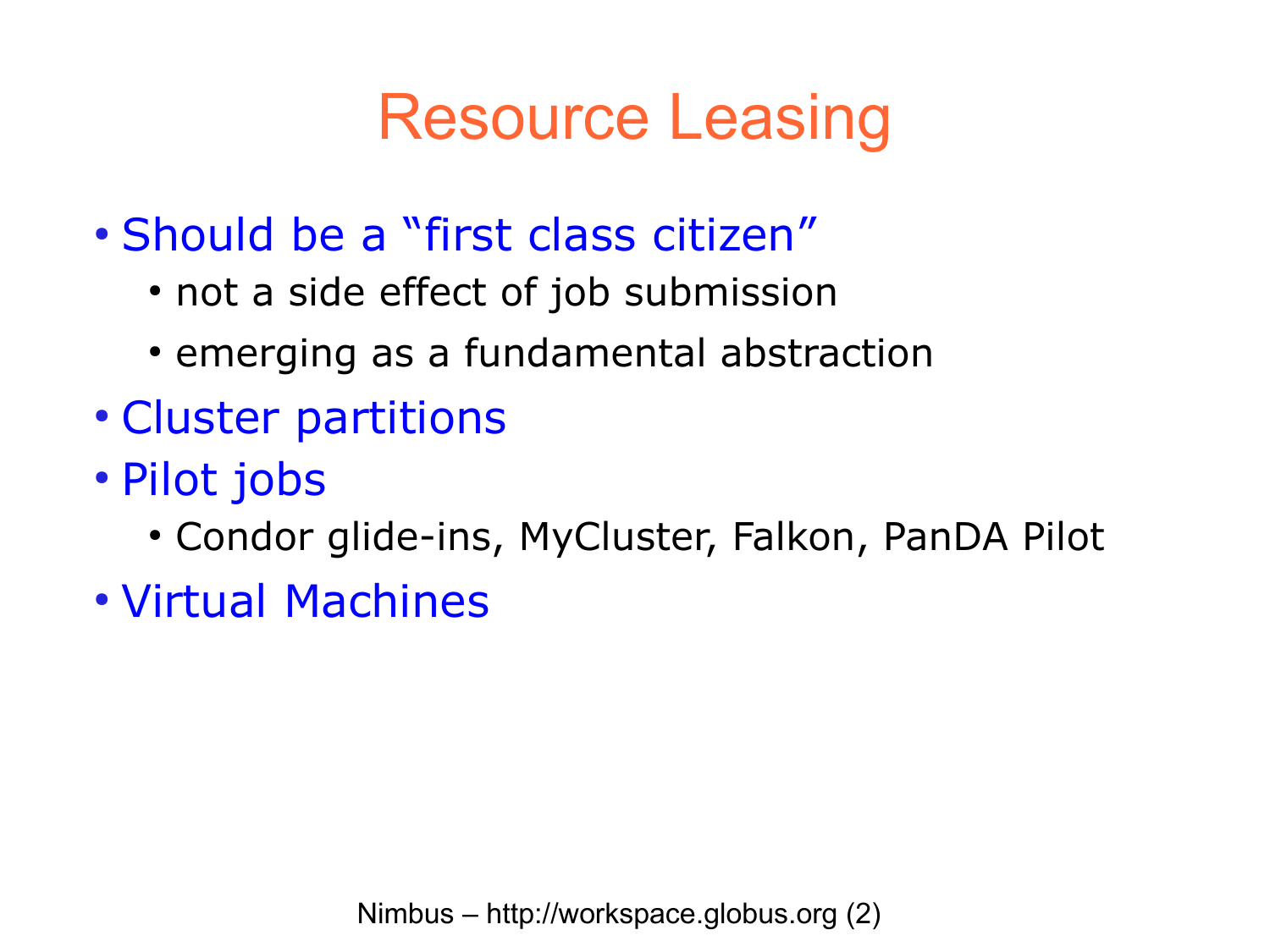#### Virtualization

- There is no silver bullet but virtualization is an attractive technology
- Overhyped period is fast becoming history
	- years of collective experience bearing fruits
- Maturing tools, maturing users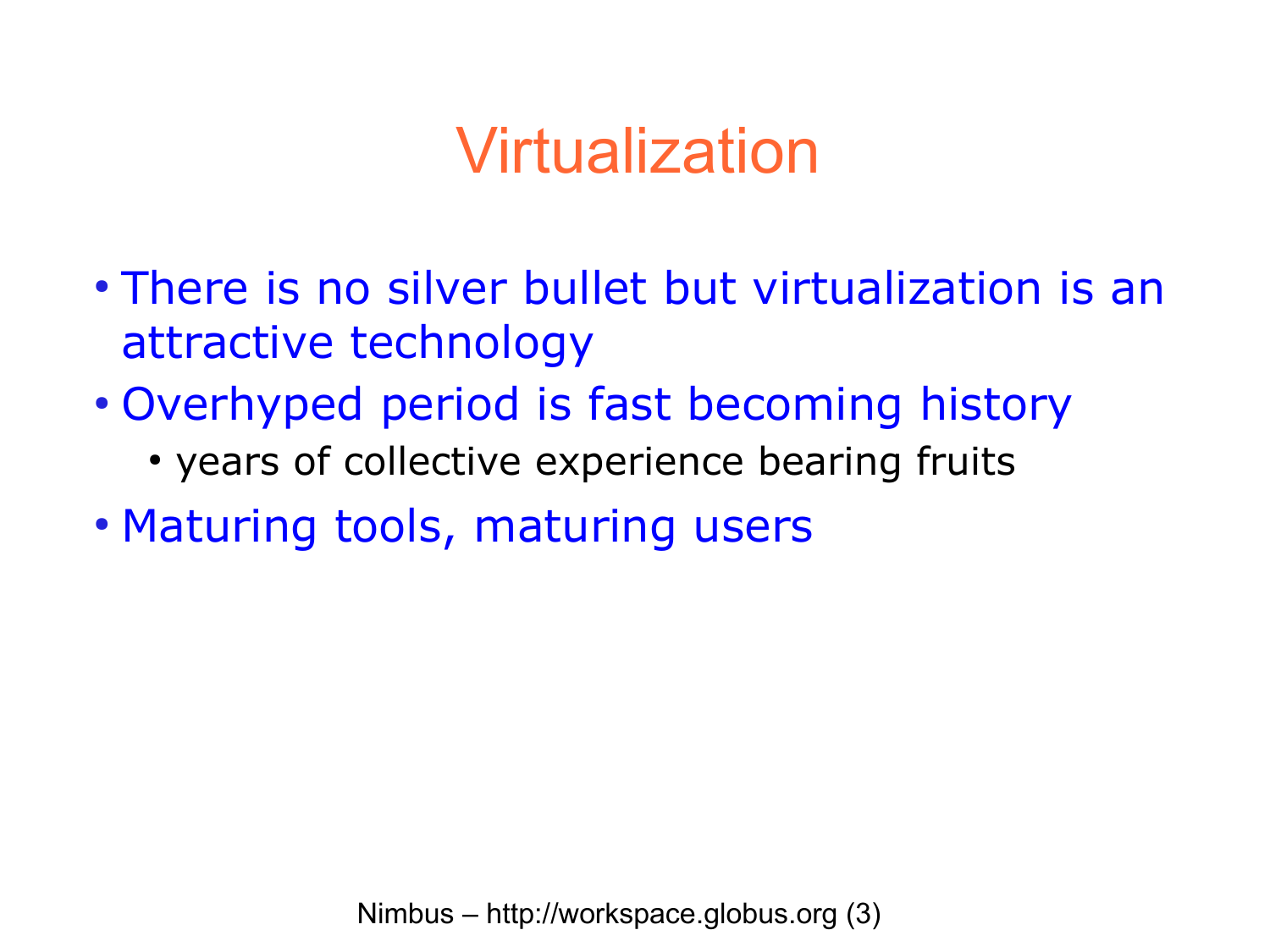# VM Advantages for Resource Providers

#### • Isolation

- VMM abstraction provides a solid barrier between each user's activity and the physical resource
- easily kill

#### • Enforcement

- control/measure consumption
- Minimal intervention
	- application environment is fully configured already
	- no miscellaneous/conflicting site integrations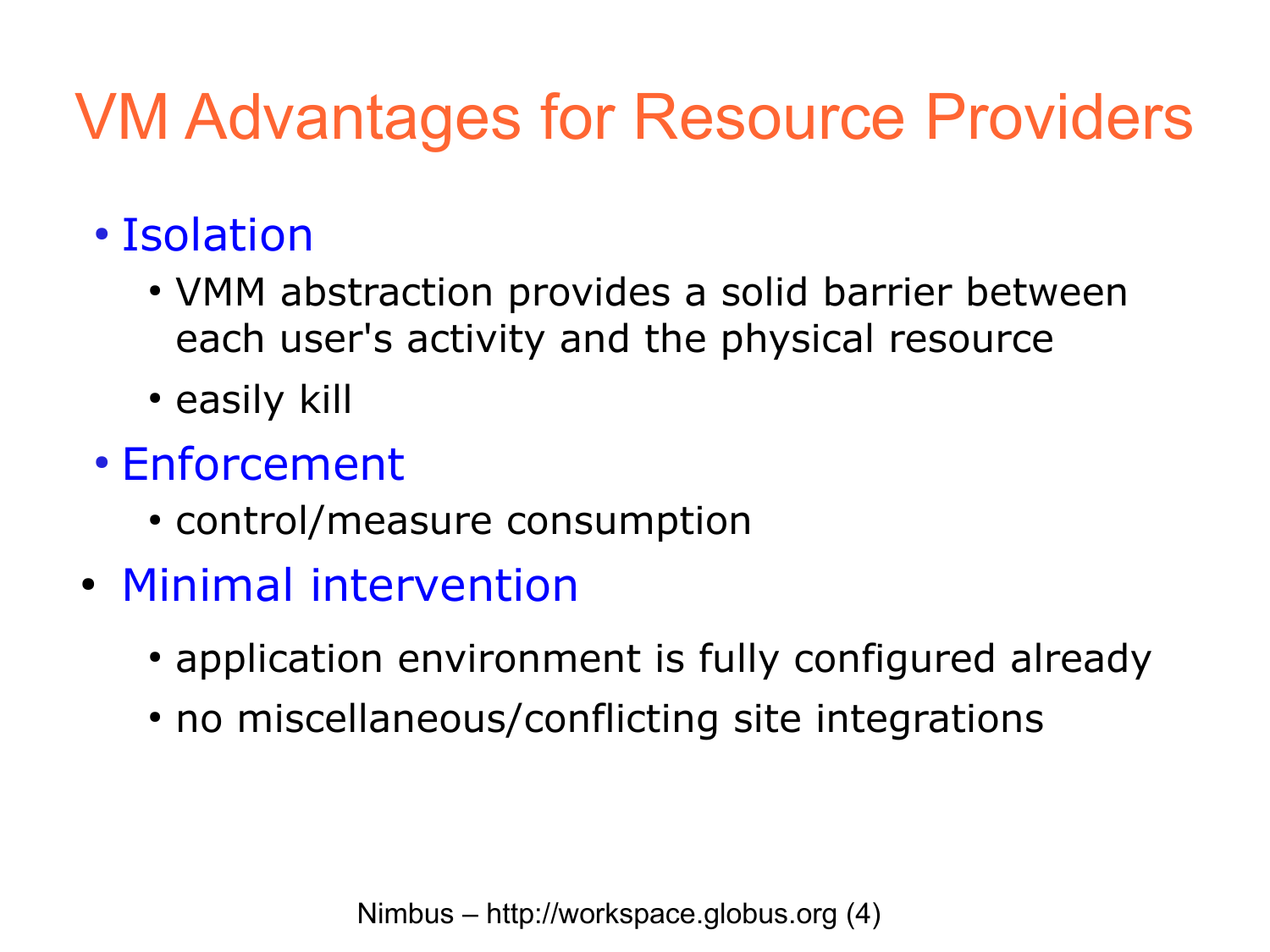# VM Advantages for Clients

- Portability
	- minimal effort to run on a new site
- Consistency
	- same software, compilers, behaviors
- Resource options
	- more resources will be available if less administrator time is needed
	- "lulls" in site usage can be more quickly reacted to
	- migration is possible
- Cost/benefit
	- performance may suffer but is often tolerable *(cf. Xen*)*,* advantages can often outweigh concerns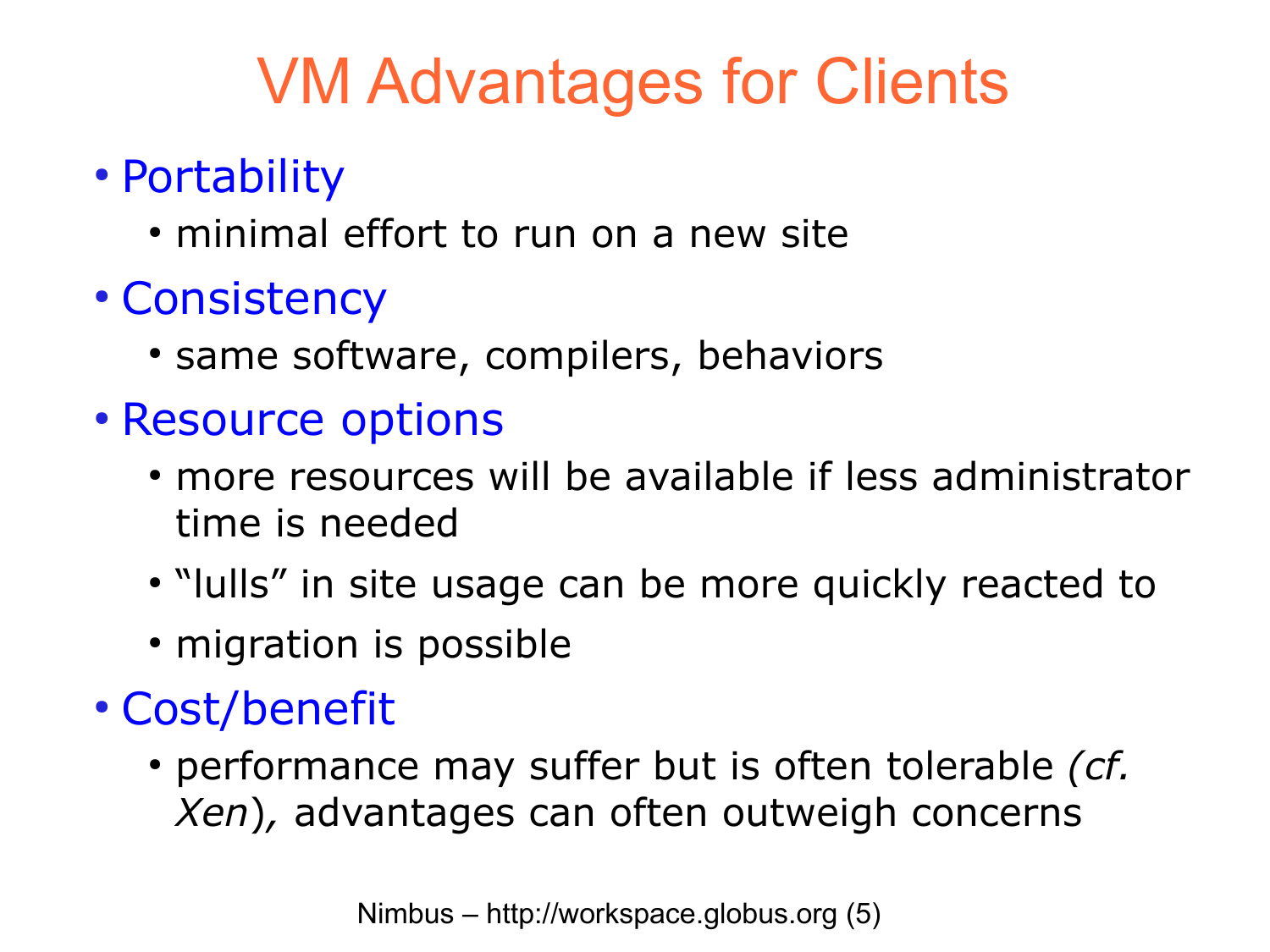# Integration Challenges

- Virtualization adoption from the main Grid stakeholders has been relatively slow
	- though many "statically" deployed VMs
- Commitments
	- won't reduce current client throughput
- Modes of operation
	- preserve major client functionality such as batch jobs – even for the full cluster if necessary
	- preserve existing technology (GPFS, PVFS, etc)
- Small deltas
	- complexity is error-generating and time-consuming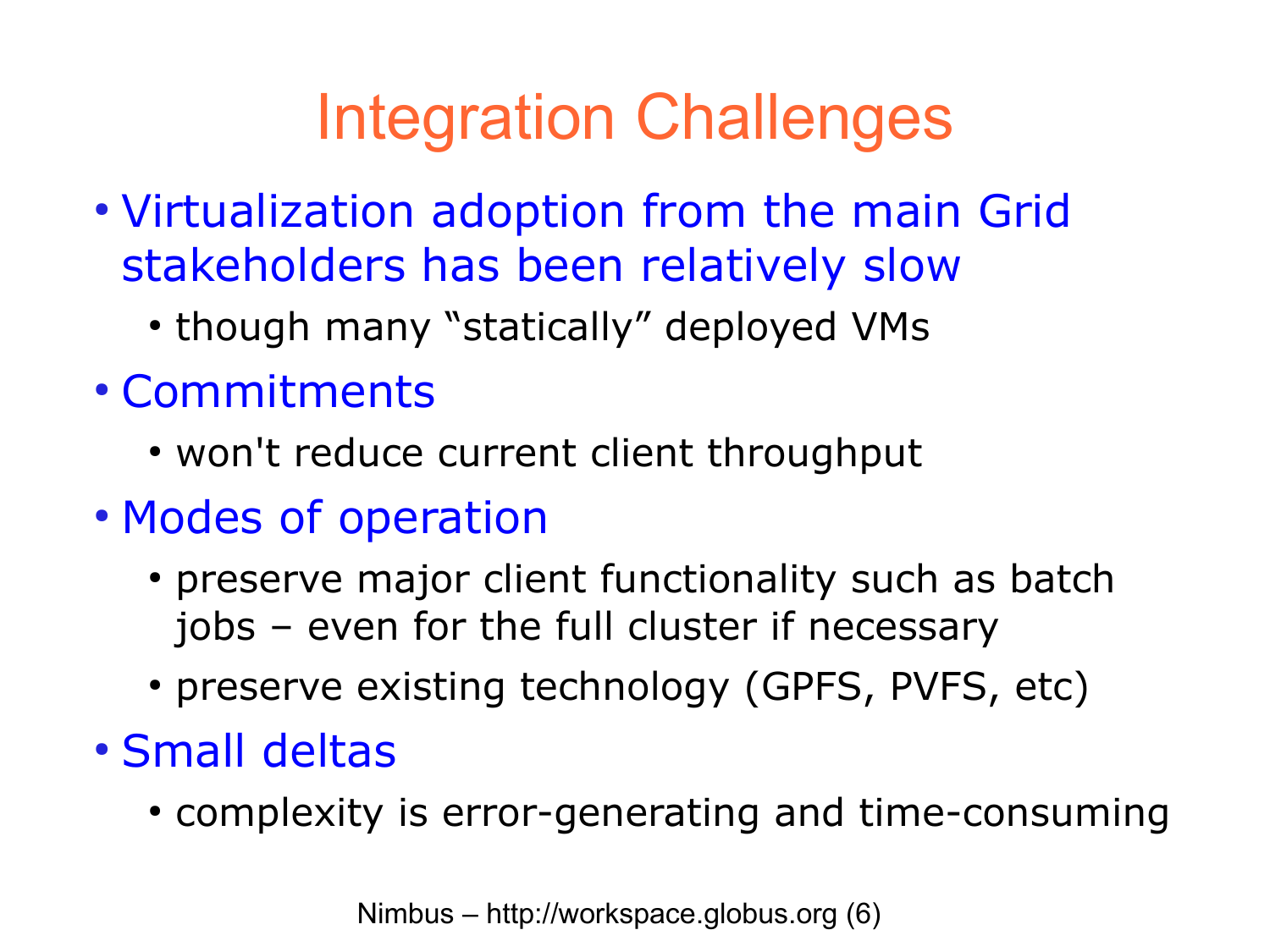# A VM can not be a normal pilot job

- Launching VMs is a privileged operation
	- Workspace-control component, special account
- Network allocations and security
- Contextualization needs
	- other patching/customizations
- Monitoring / Adjustment
	- remote status/reboot
	- console output
- File management
	- caching/scheduling
	- free space creation

Nimbus – http://workspace.globus.org (7)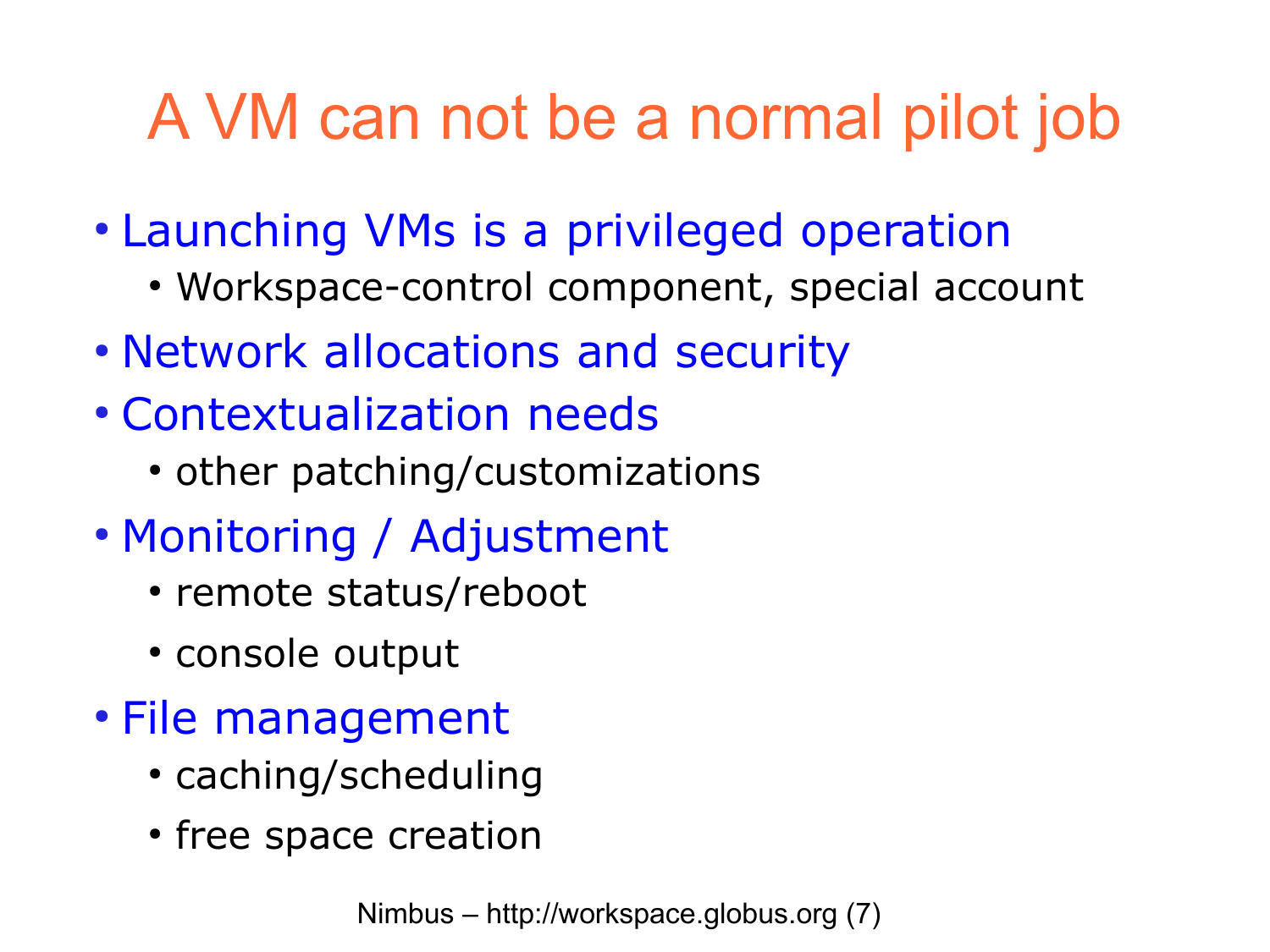# Workspace Pilot

- "Glide-in" approach: submit a pilot program that claims a resource slot
- Works with popular LRMs
	- currently tested with PBS (*Torque*)
	- adapter for submission operation (*qsub/qdel*)
- Fault tolerant
	- VM service can be offline and pilot will still clean up
- Administrator tools
	- "kill-all" utility
- Standalone
	- Nimbus component

Nimbus – http://workspace.globus.org (8)

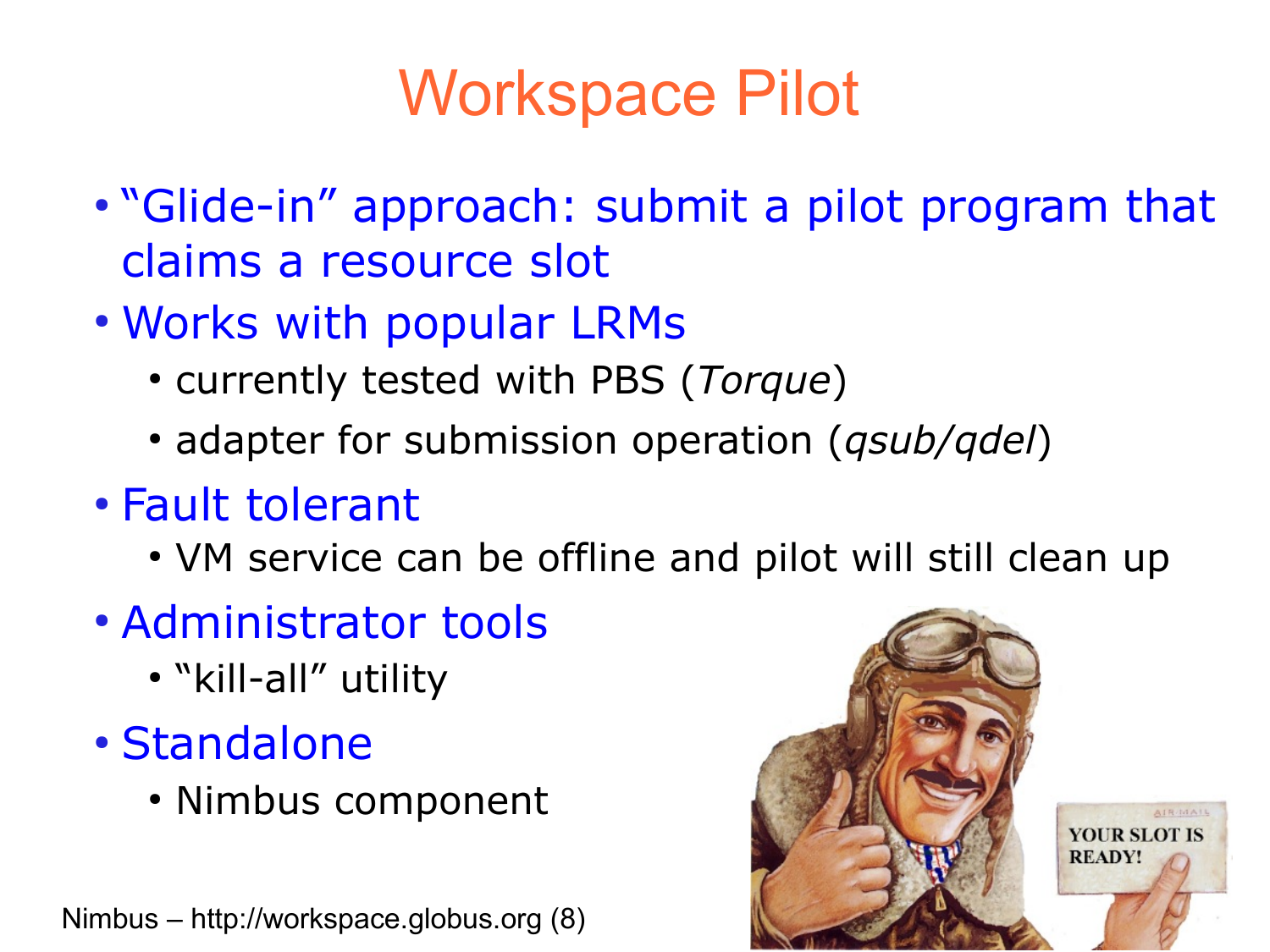# Nimbus

- Using straightfoward clients
	- cloud client
	- EC2 clients
- ... employing programmatic, remote interfaces
	- WSRF
	- EC2 WSDL
	- ... users can launch custom VMs
		- per-deployment allocations / custom environments
		- administrator privileges (*site policy decision*)
		- coordinated virtual clusters (*contextualization*)

Nimbus – http://workspace.globus.org (9)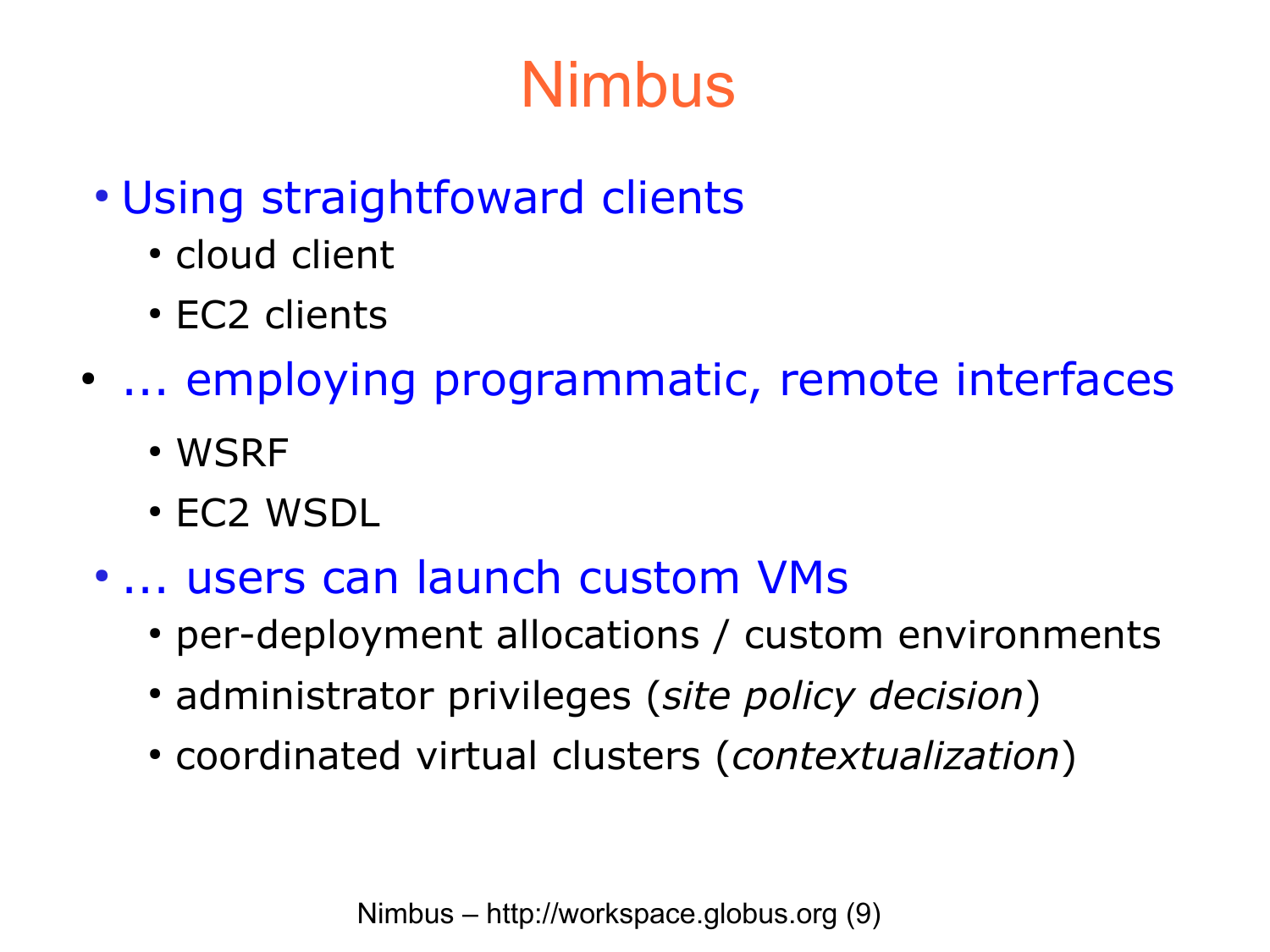### Nimbus Components



• use something • use pieces elsewhere different

Nimbus – http://workspace.globus.org (10)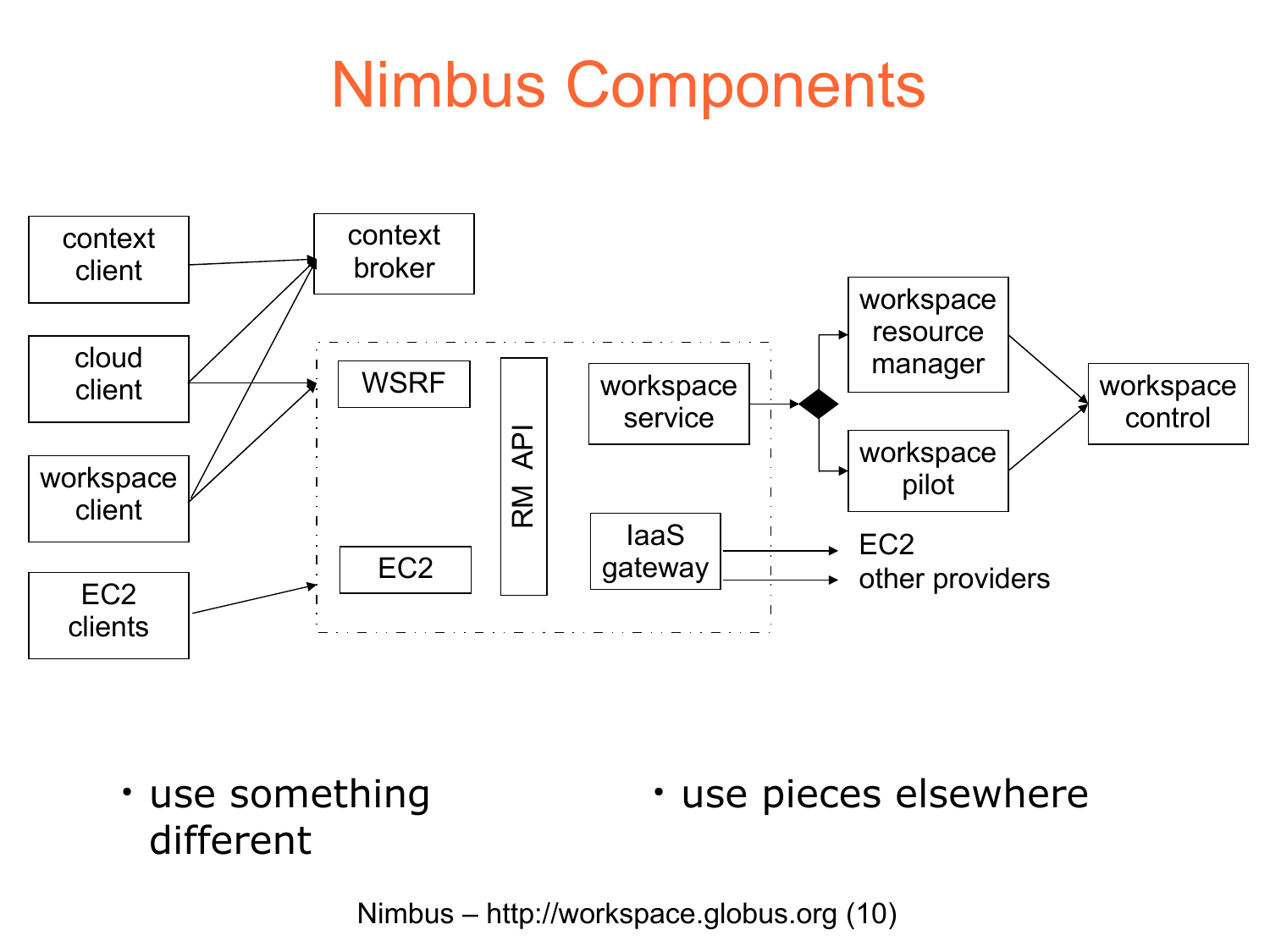#### Default Resource Selection

- Greedy
- Static

*Provision VMs on:*

*...a pool of raw resources*



Nimbus – http://workspace.globus.org (11)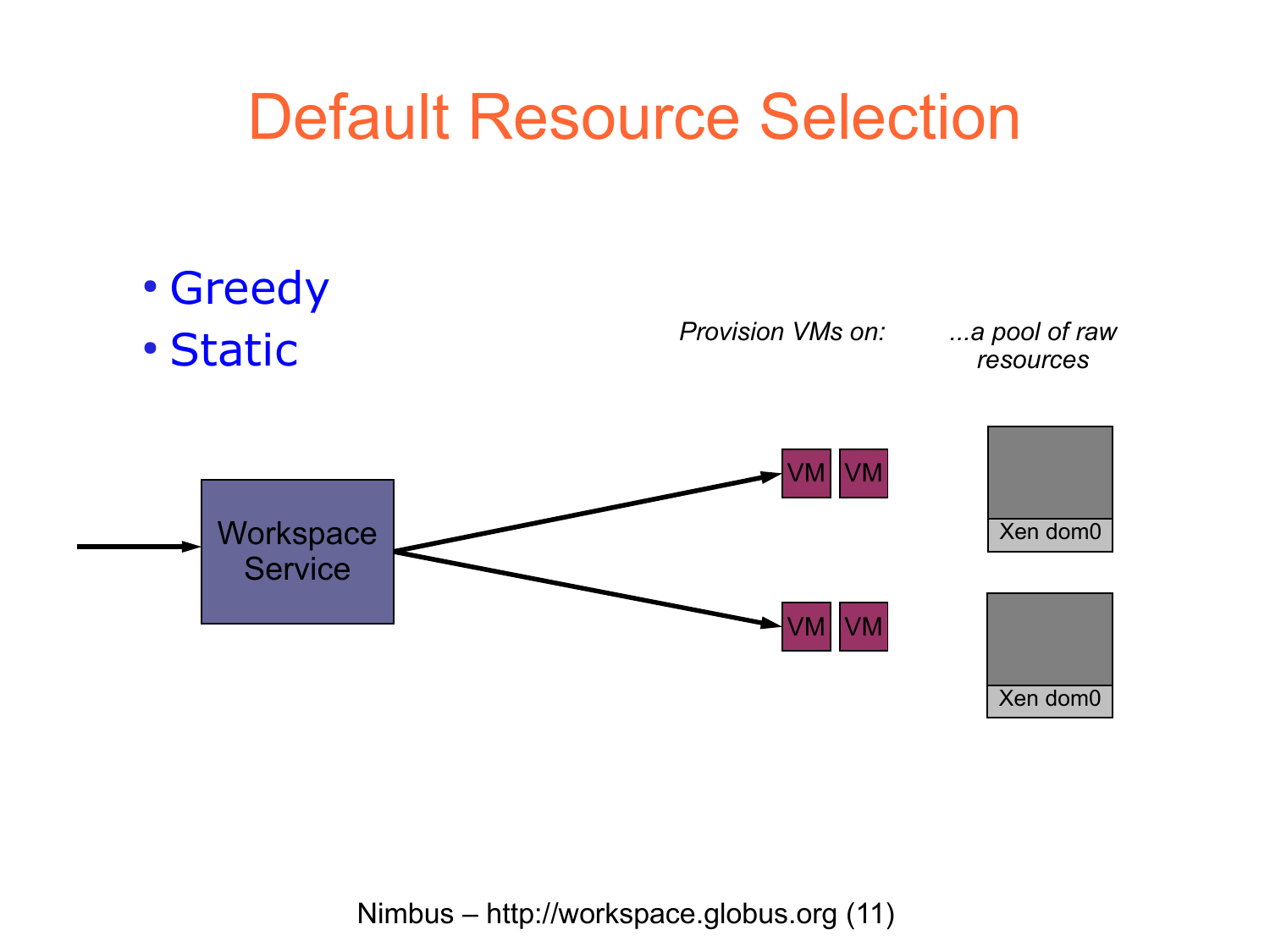#### Pilot Based Resource Selection



Nimbus – http://workspace.globus.org (12)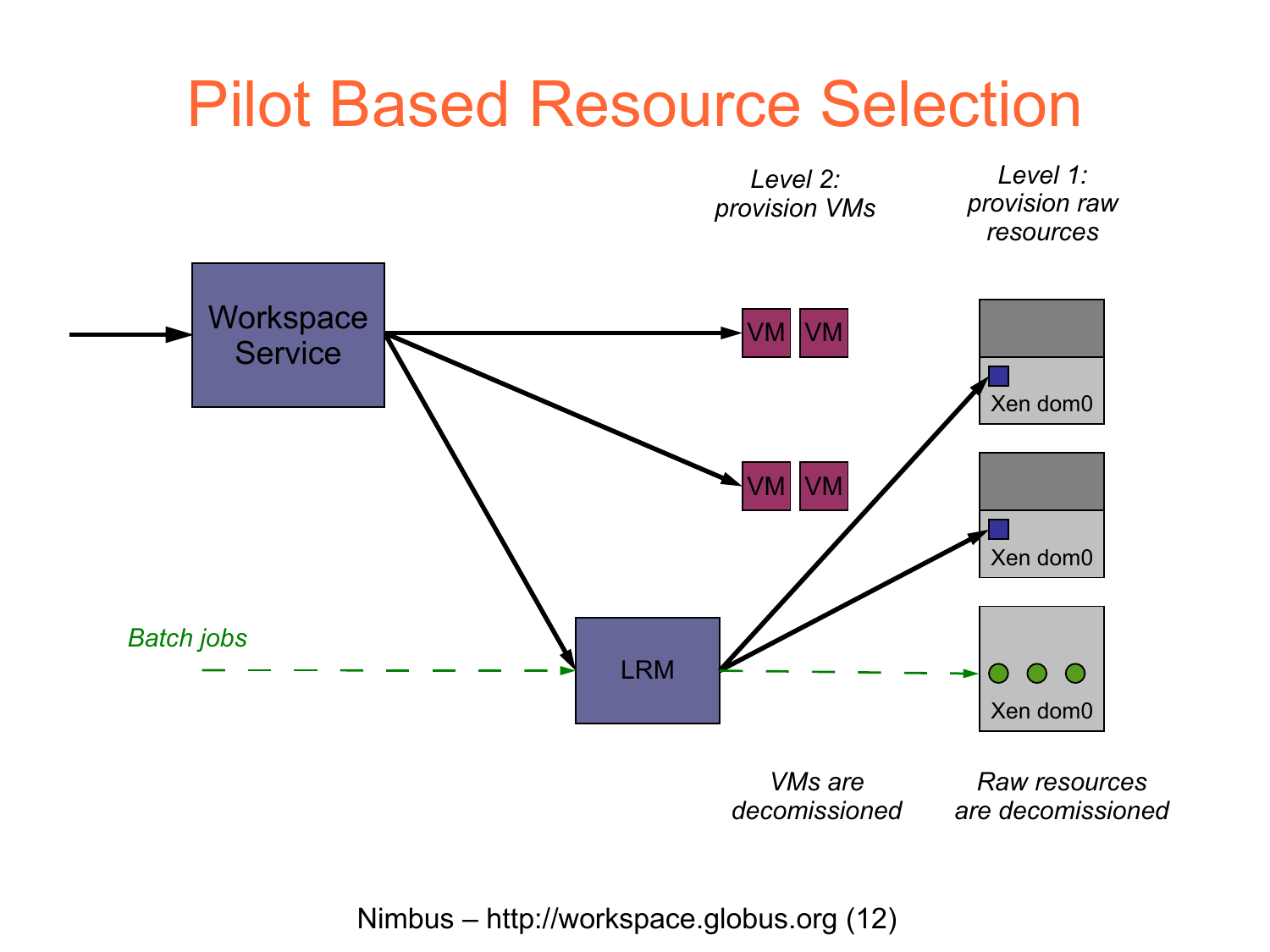# The Pilot Program

- Reduces and restores Xen dom0 memory
	- uses balloon driver, other mechanisms easy to add
- Communicates with the Workspace Service
	- HTTP, with digest access authentication
	- timestamped notifications
- Requires sudo, privileged account
	- only other dependency is Python (and VMM)
- SIGTERM: allotted time exceeded
	- service is notified, small grace period for cleanup
	- if nothing happens in alloted time, the pilot terminates "without prejudice"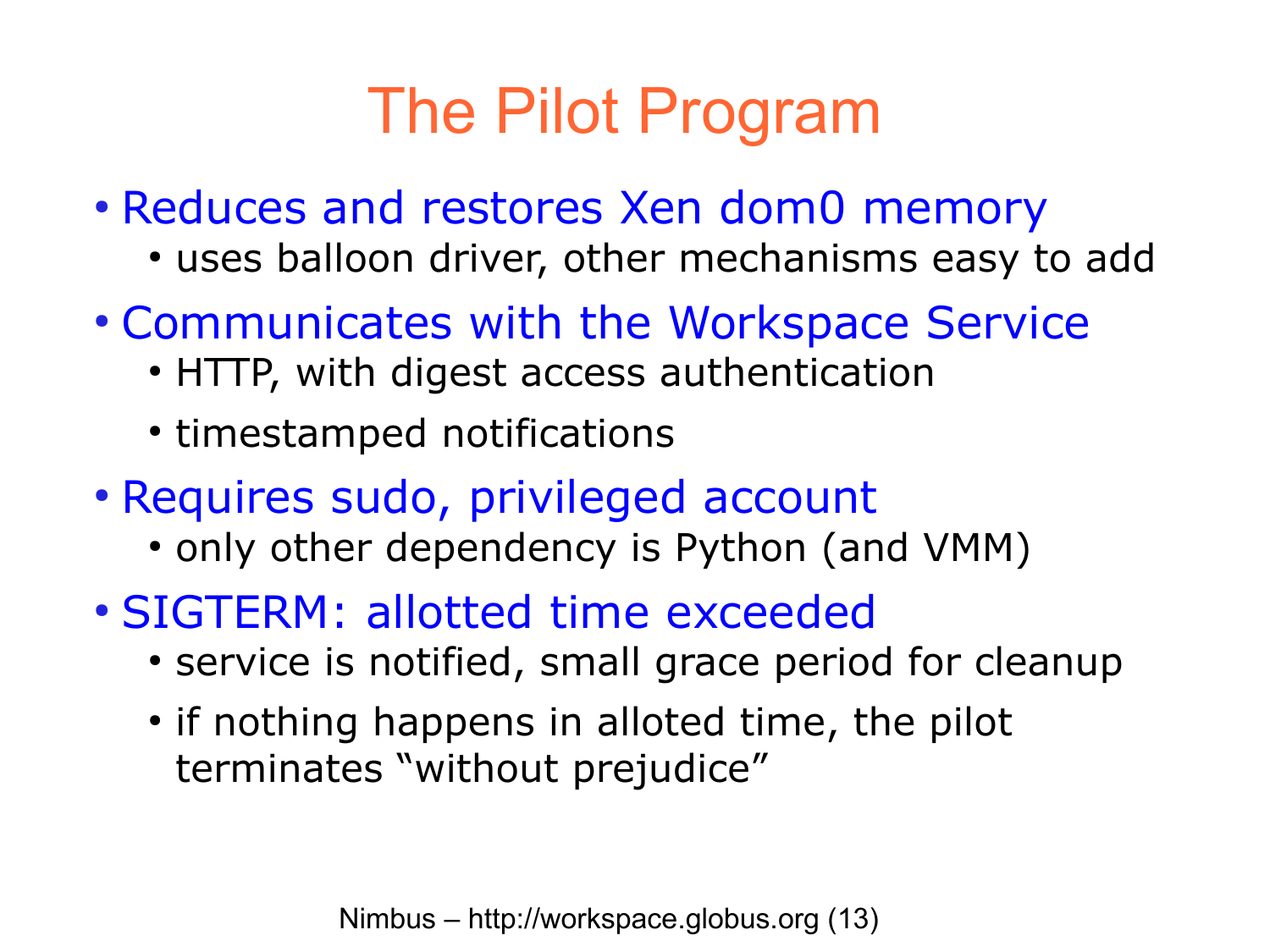### Lease Semantics

#### • Limited by LRM

- "best effort"
- advanced reservations uncommon or not allowed by site policies (hoping this will change)
- Co-scheduled requests still work
	- users want co-scheduled homogeneous and heterogeneous groups of VMs
- Overlayed policies
	- Workspace Service gets raw resources, not VMs
- Current policy
	- one VM per physical node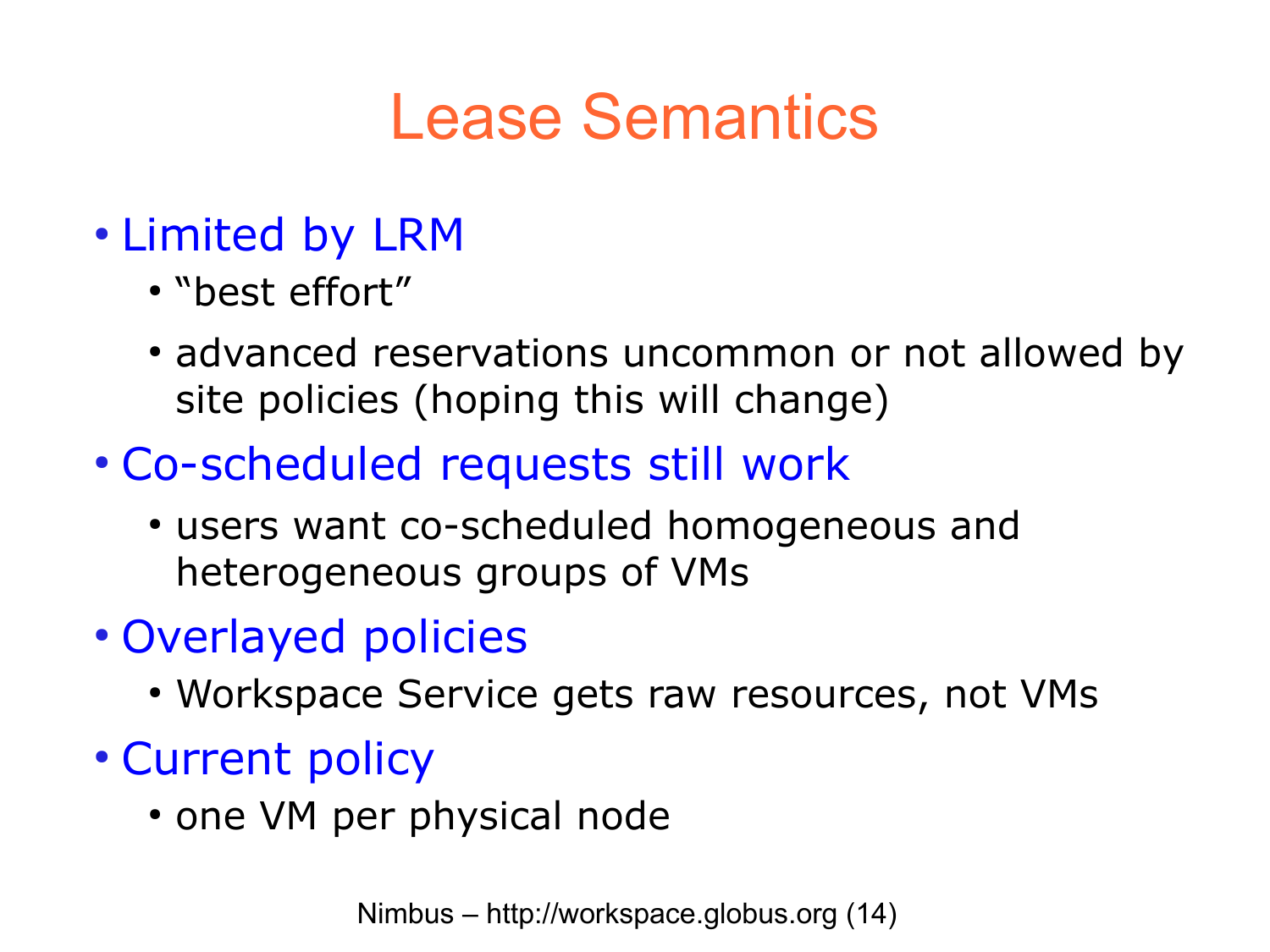# Accounting and Authorization

- LRM records only show the nimbus account
- Detailed usage recording
	- all use recorded by the accounting module (plugin)
	- service logs show nodes used, times etc.
- Detailed policies
	- arbitrary plugin, but Nimbus provides defaults
	- all-time duration based authorization
	- per-deployment bounds
	- image authorization
	- create policy templates and assign users to one
	- changes effective immediately (no restarts)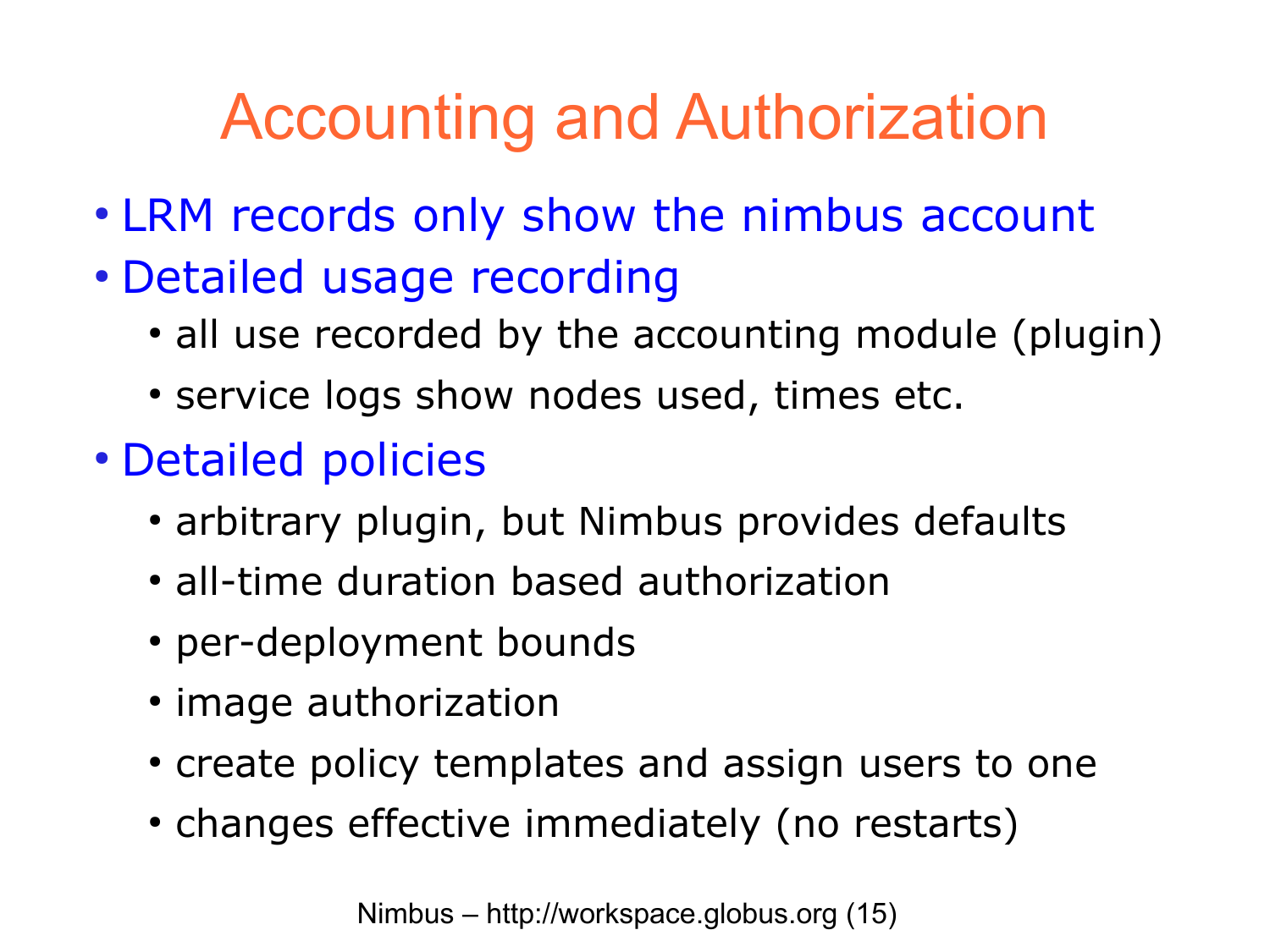# **Evaluation**

- Concentrated on mechanism overhead
	- job performance out of scope
	- many performance studies, results application specific
- Standup and teardown times
	- from client perspective
	- breakdowns for LRM, Workspace Service, Workspace Pilot, and some internals
- Methodology
	- local timestamps, collected afterwards
	- impossible to always use the same clock (but all nodes run NTP)
	- no other LRM jobs in this queue

Nimbus – http://workspace.globus.org (16)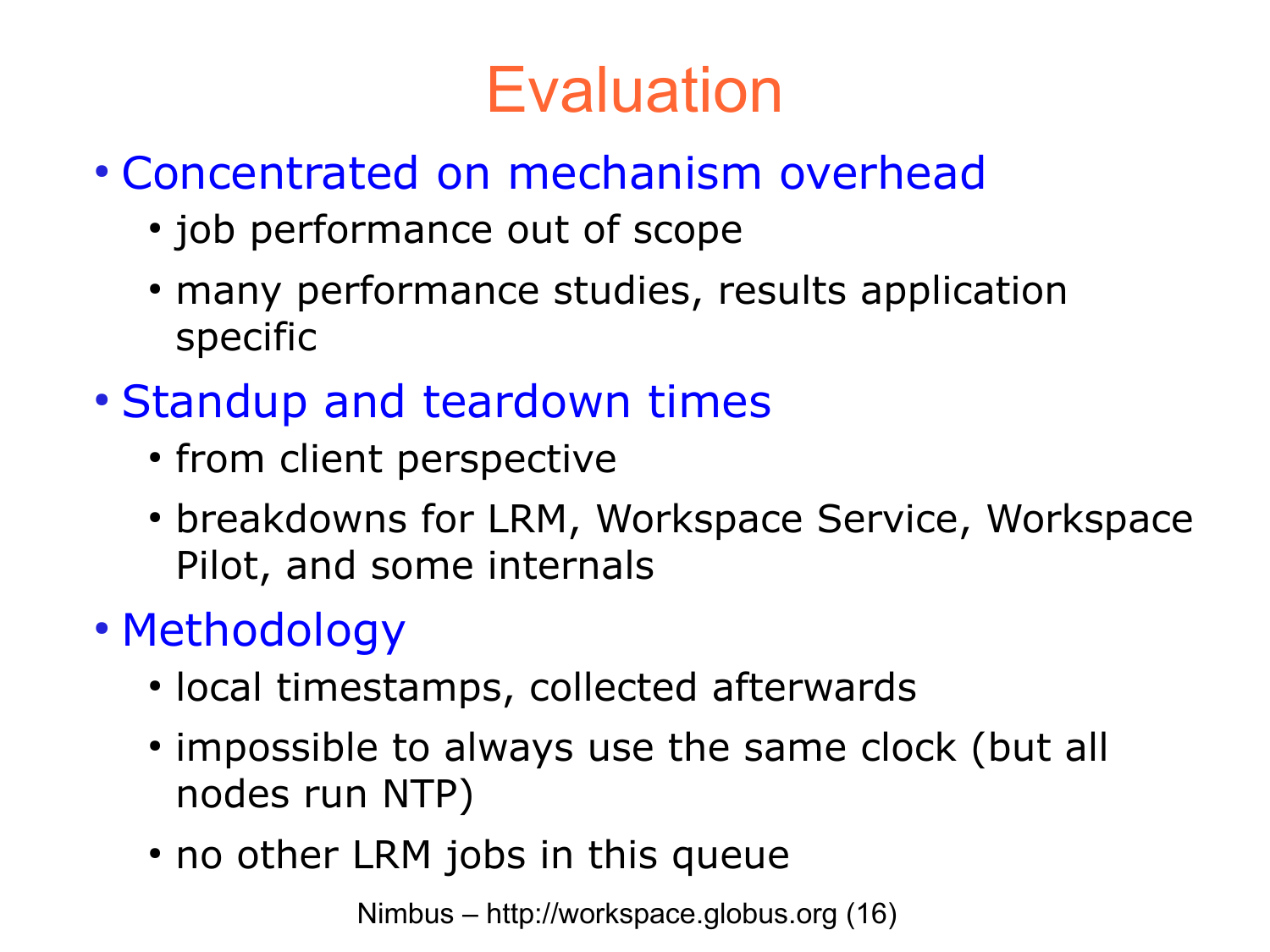# Memory Adjustment

- No correlation for memory size
- 100 trials, 1GB memory
	- no correlation for memory size
- Domain 0 memory reduction
	- 743.6ms (SD 100.5)
	- almost all cost is from Xen mem-set operation
- Domain 0 memory restoration
	- $\cdot$  1317.2ms (SD 96.5)
	- includes system checks like examining running VMs
- Kill-all / emergency backout
	- one running VM
	- 2336.27ms (SD 236.7)

Nimbus – http://workspace.globus.org (17)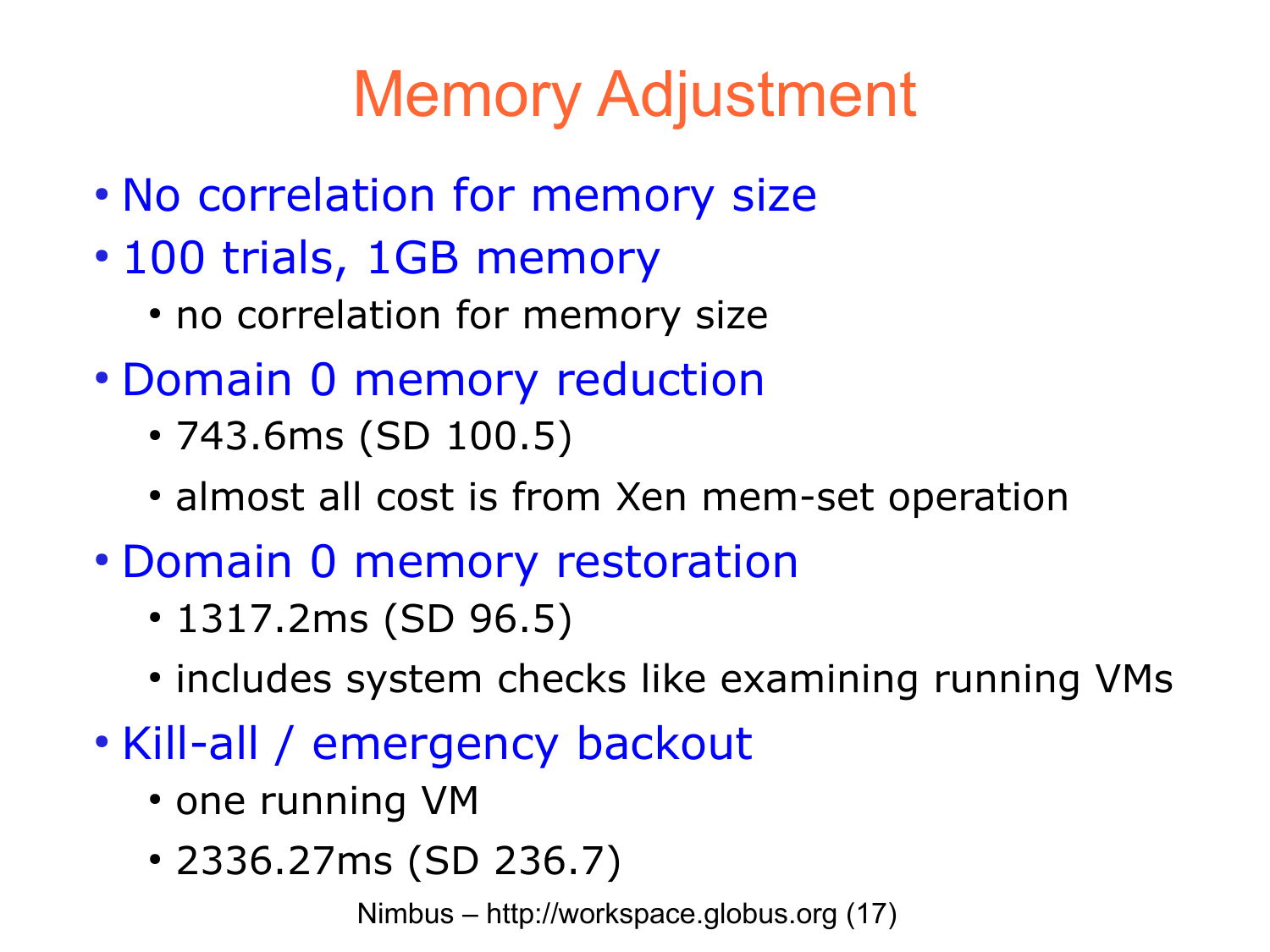# Client end-to-end

- **proc:** client-side processing
- **slot**: securing the slot
- **vm**: provisioning the VM, LRM independent

Main increase is from slot provisioning



Nimbus – http://workspace.globus.org (18)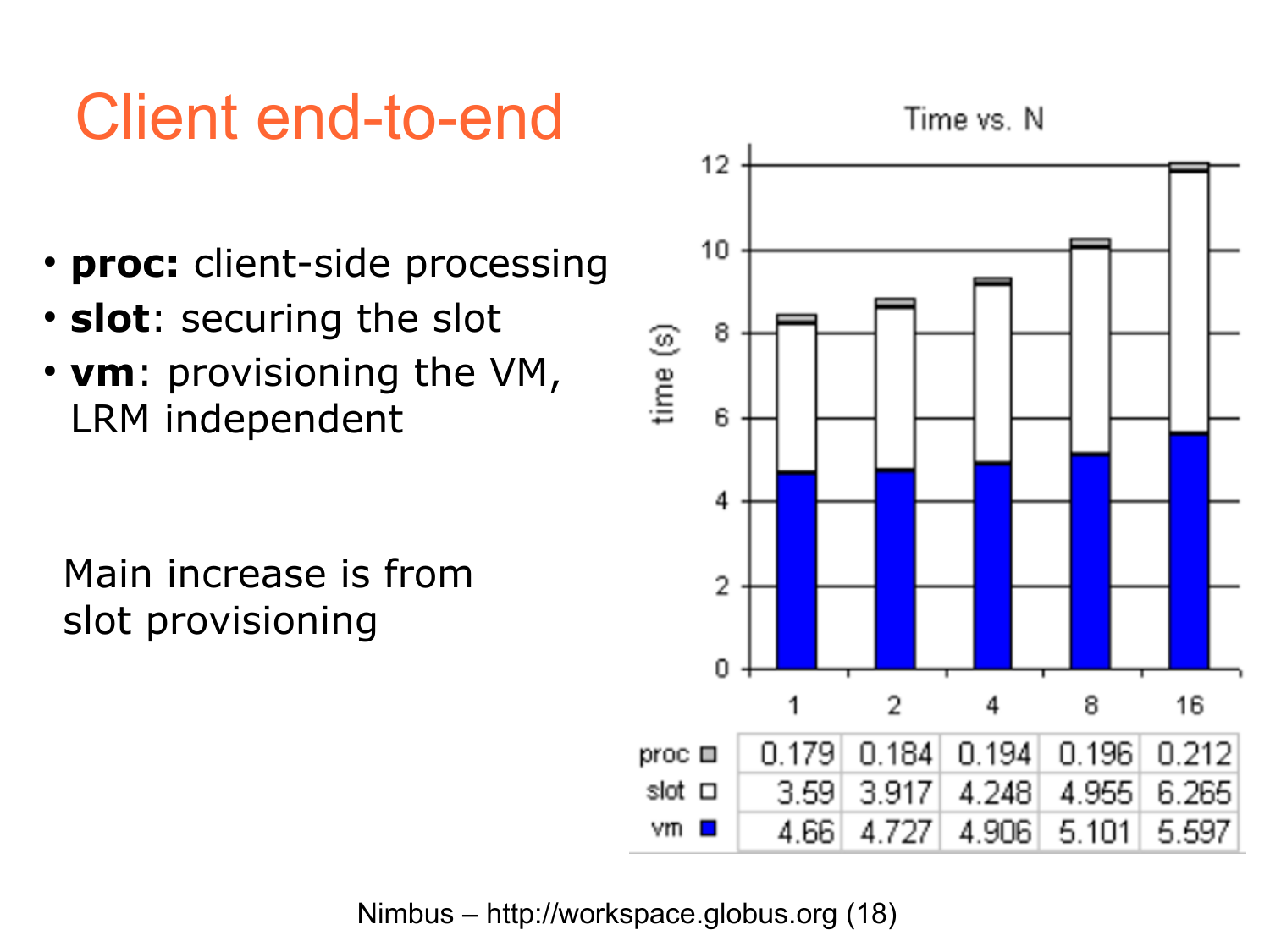# Slot detail (1)

- **ping**: notification time
- **pilot**: from pilot executing to notification
- **torque**: from LRM request to pilot executing (Maui scheduler used)



Nimbus – http://workspace.globus.org (19)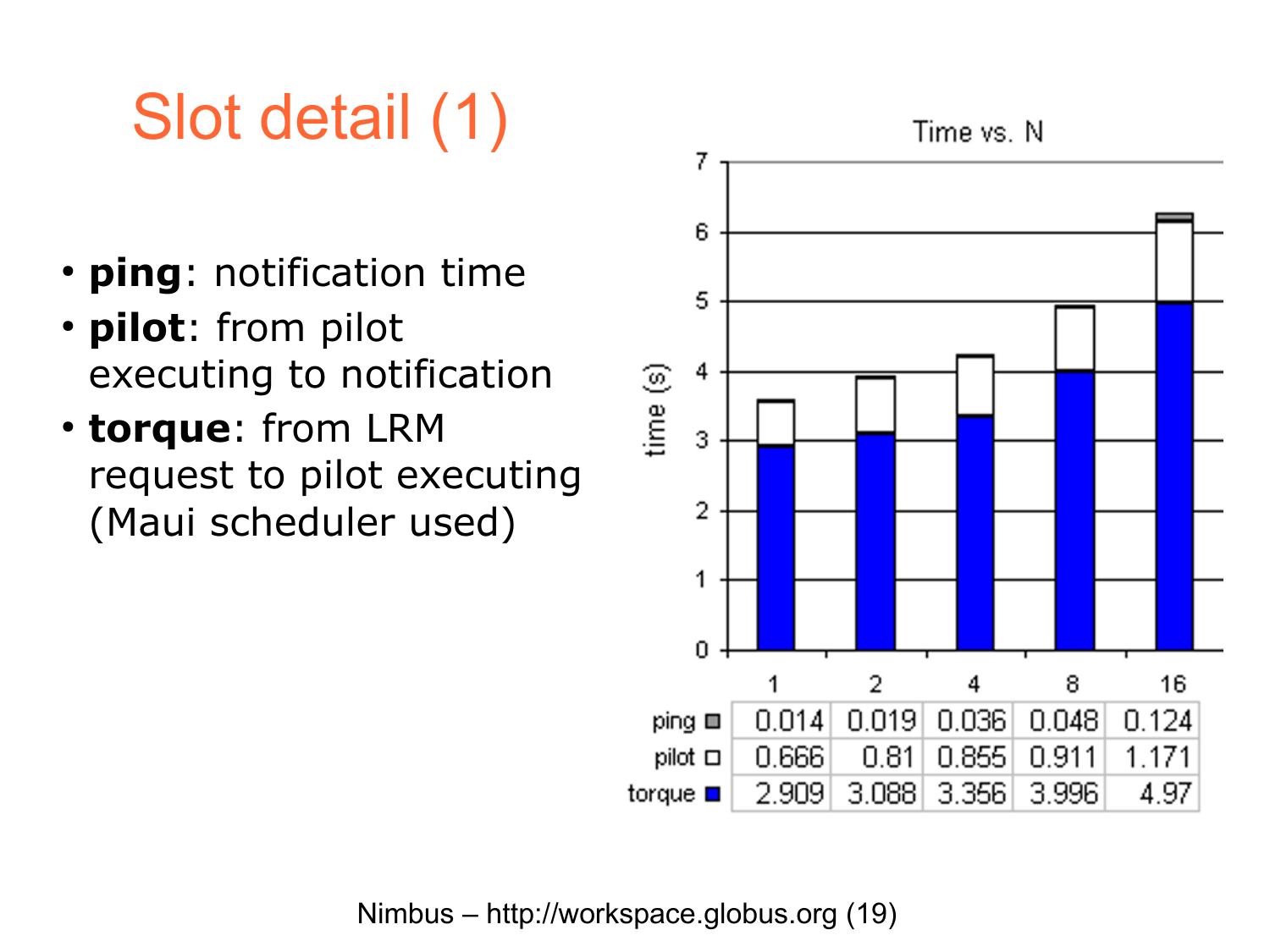# Slot detail (2)

- 'torque' responsible for most of the delay
	- the *pbsdsh* program runs on first node in reservation then loops to launch on the rest
- 'pilot' should not be increasing!
	- stumped us for a minute
	- $\cdot$  *sudo* and account system is backed by LDAP which was getting N simultaneous requests
- 'ping' increase (0.124 ms for 16 nodes)
	- service processing N simultaneous requests
	- digest access authentication
	- examining more robust/efficient messaging systems (distributed message queues, etc)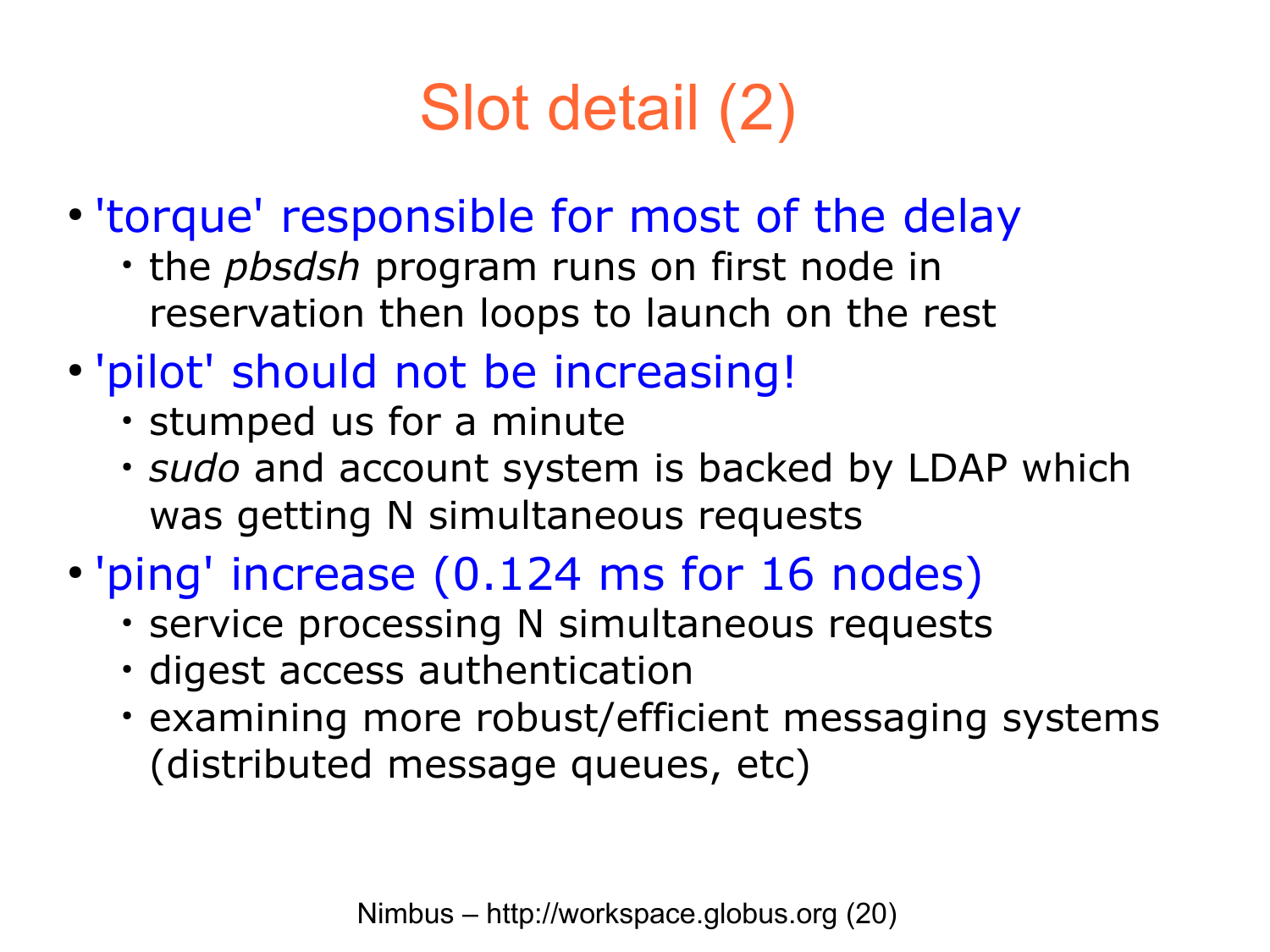Mechanisms with no LRM (1)

- **post**: client notification time
- **create**: starting VMs and connecting to them network (DHCP/security)
- **invoke**: invocation of backend 'workspacecontrol' service agent

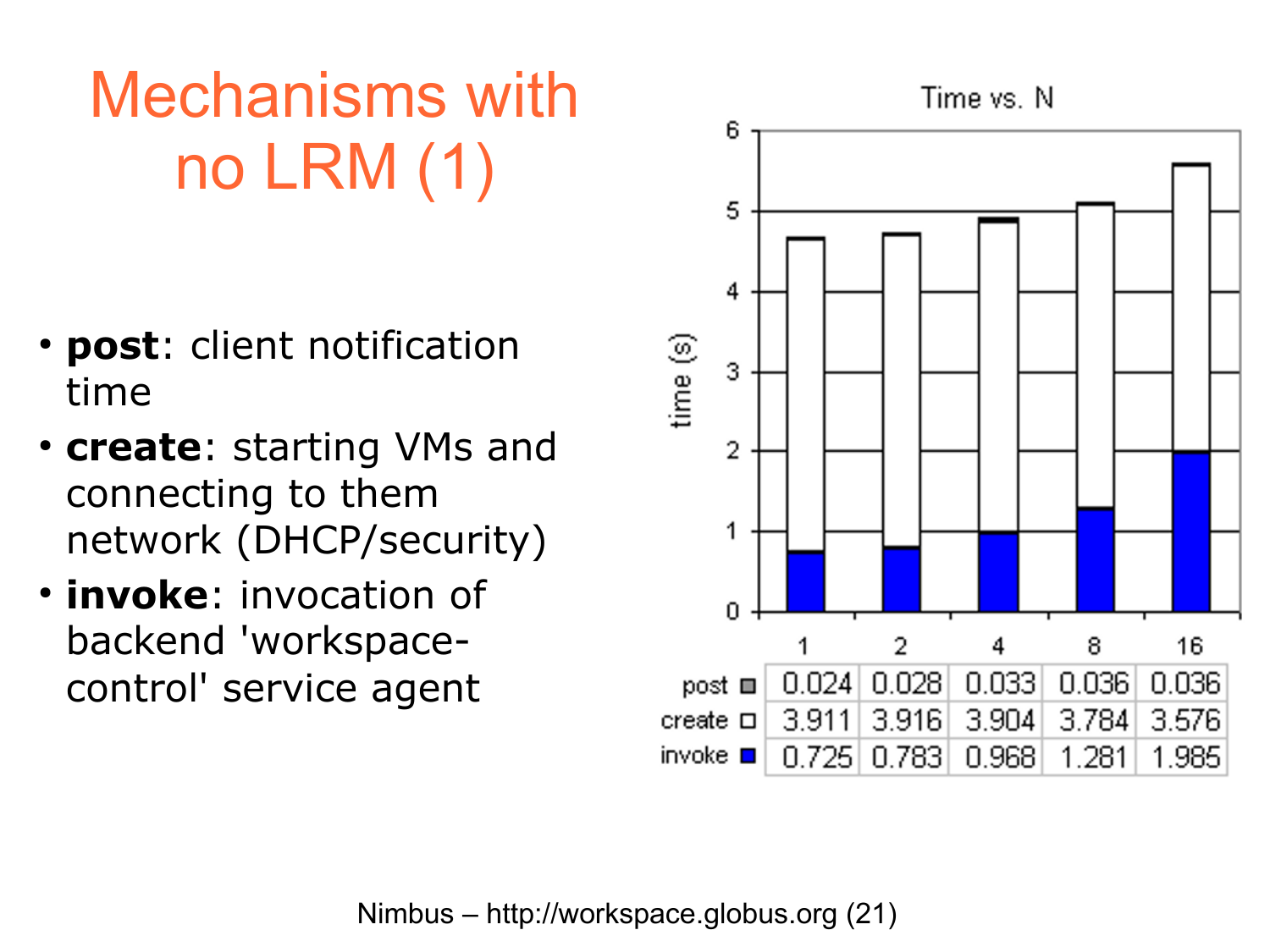# Mechanisms with no LRM (2)

- 'invoke' is the main problem
	- one SSH process per VMM node
	- *sudo*/LDAP issue plays a (smaller) role
- Again, examining robust/efficient messaging
	- especially systems that implement collective communication
	- $\cdot$  confident this time can be reduced by at least an order of magnitude, perhaps even more
- Decreasing 'create' time is deceptive
	- should be stable since it is node-local
	- performance difference between nodes
	- since this is an empty queue, torque was assigning same set of nodes for each N value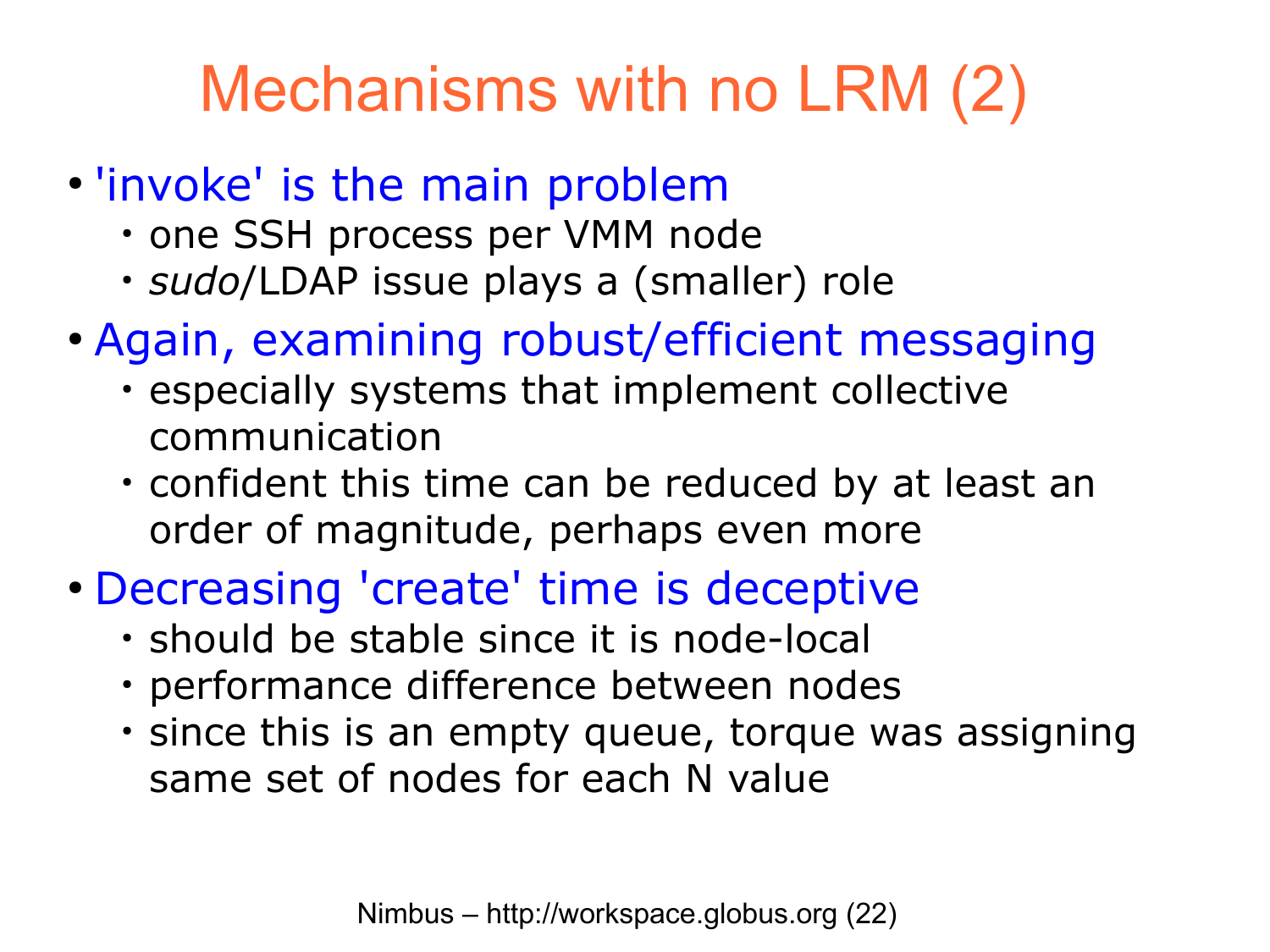# Destruction (1)

- **restore**: memory adjustment and idling period
- **sigterm**: from qdel request until SIGTERM reaches the pilot(s)
- destroy: time for service to cause all VMs to be destroyed

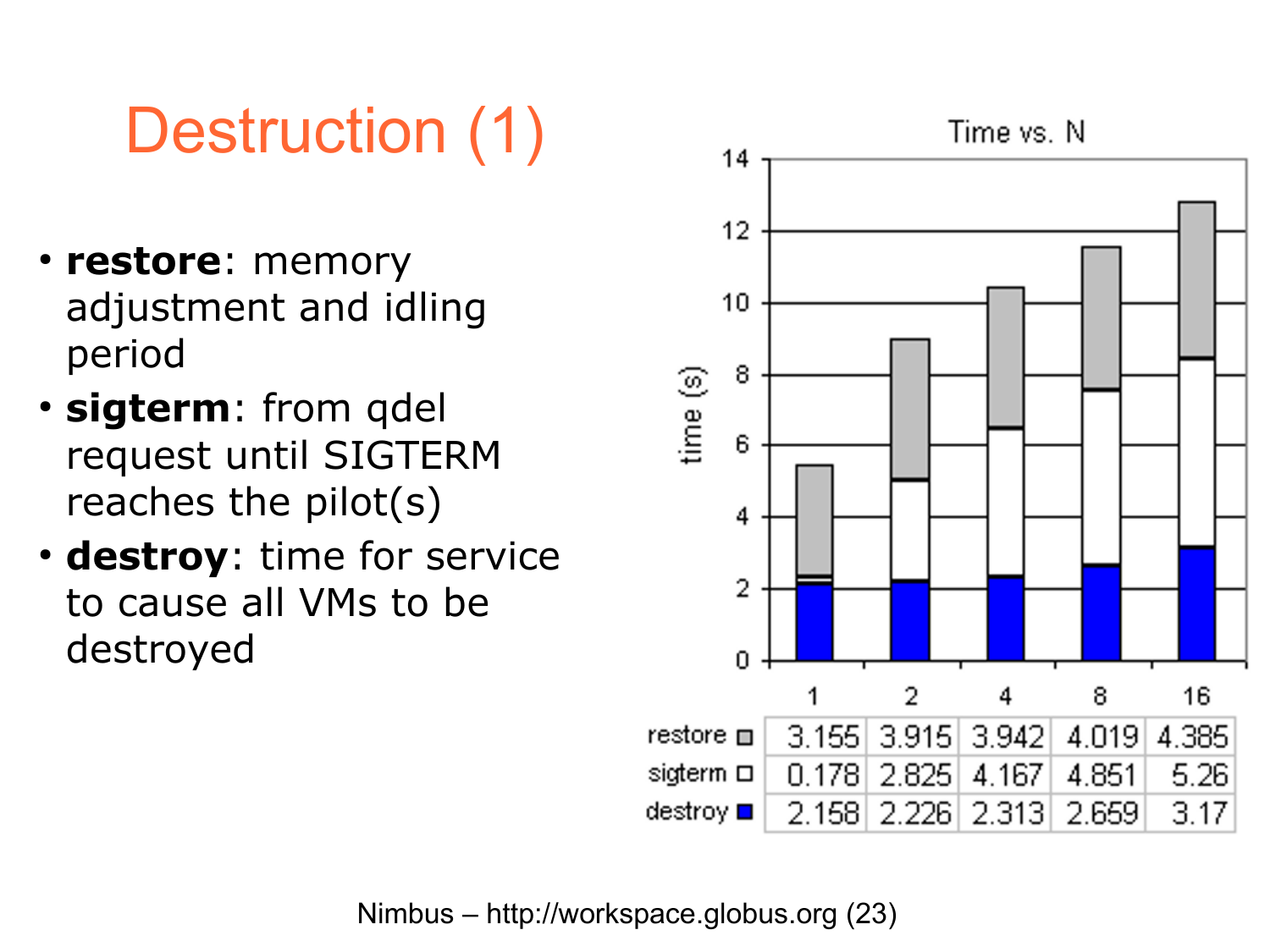# Destruction (2)

- 'restore' includes idling period
	- · idling is part of the design, allows for graceful cleanup if the service is running
	- recall earlier memory adjustment discussion
	- *sudo*/LDAP again a problem
	- notifications also, but a lesser role
- LRM ('sigterm') least scalable component
	- sudden jump from N=1 to N=2 is because *pbsdsh* is not used at all with  $N=1$
	- when *pbsdsh* is used there is a delay between SIGTERM on node #1 and the signal propagation to the others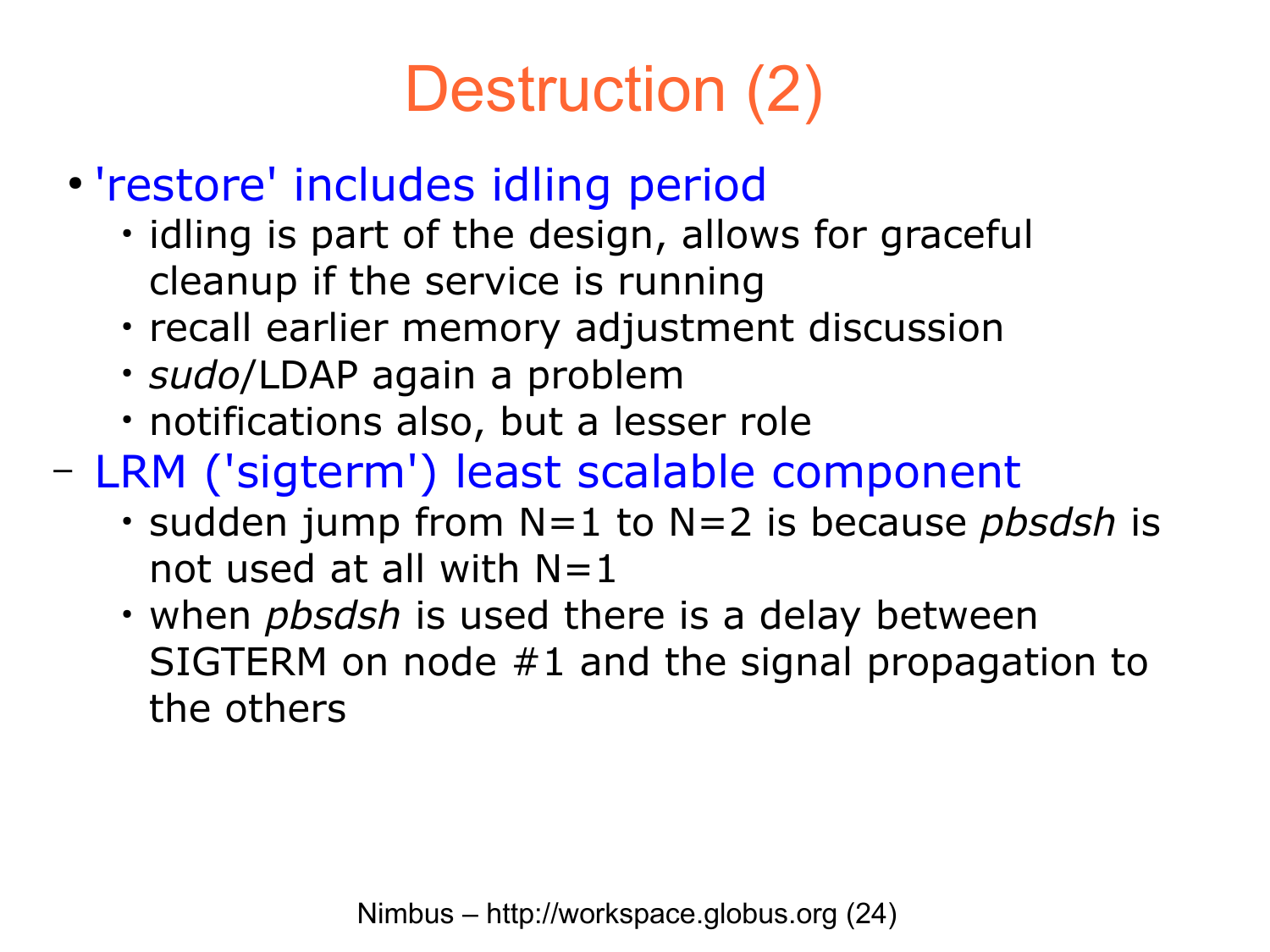#### **Issues**

- Image caching assumed
- Did not cover contextualization costs
- Already discussed:
	- sudo/LDAP
	- messaging overhead, group communication will help
- Large N delays
	- Torque/Maui delays for  $N = \{15, 16\}$
	- configuration out of control
	- measurements discarded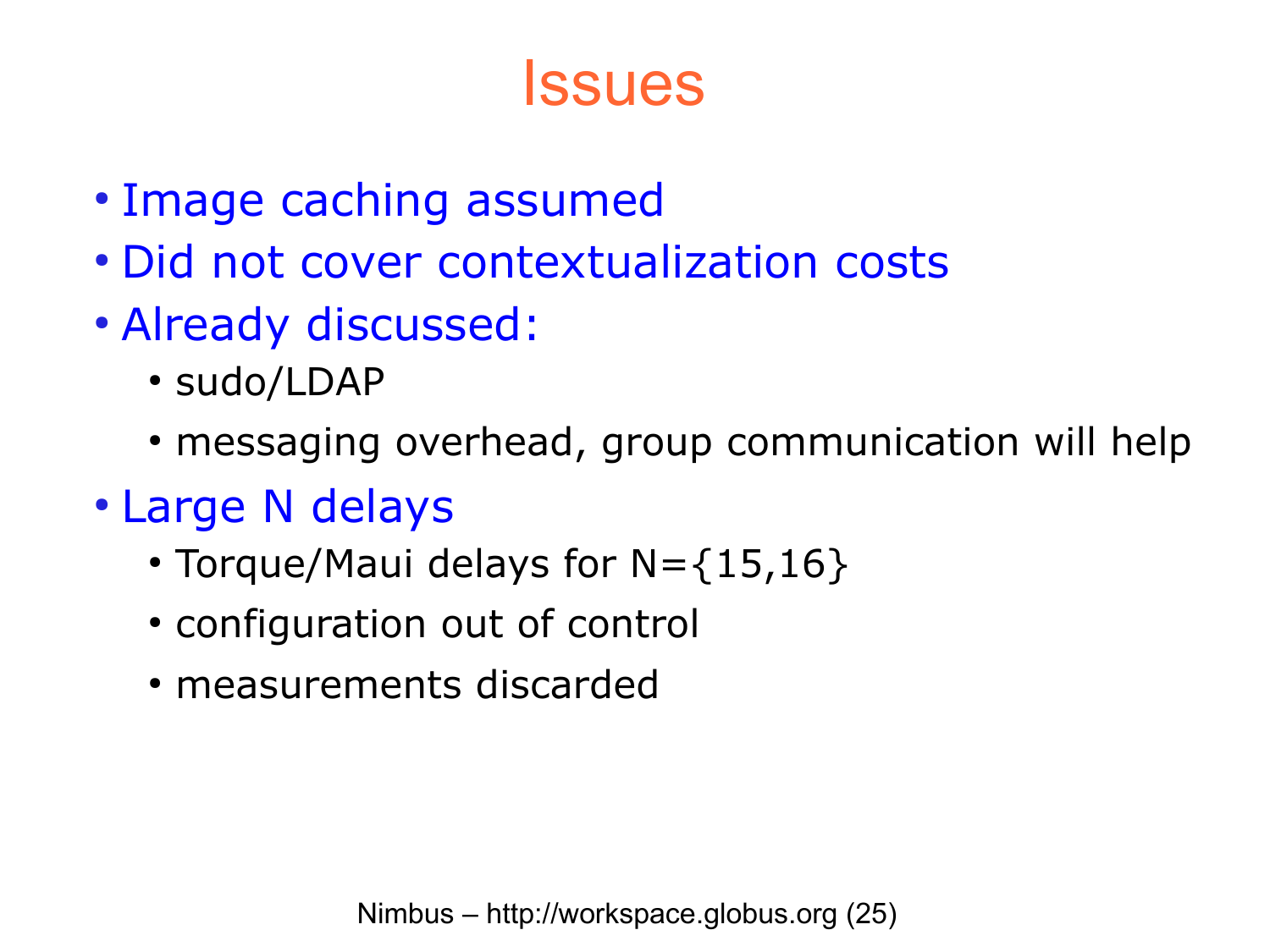#### **Status**

- Part of the past four Nimbus releases
- Teraport deployment
	- GPFS issues, working with IBM/Leggett/Cross
- University of Victoria
	- UVIC / ATLAS
	- Gable, Bartle, Grundy, Penfold-Brown
- PanDA (ATLAS)
	- Omer Khalid (CERN) working with PanDA, workspace pilot and workspace control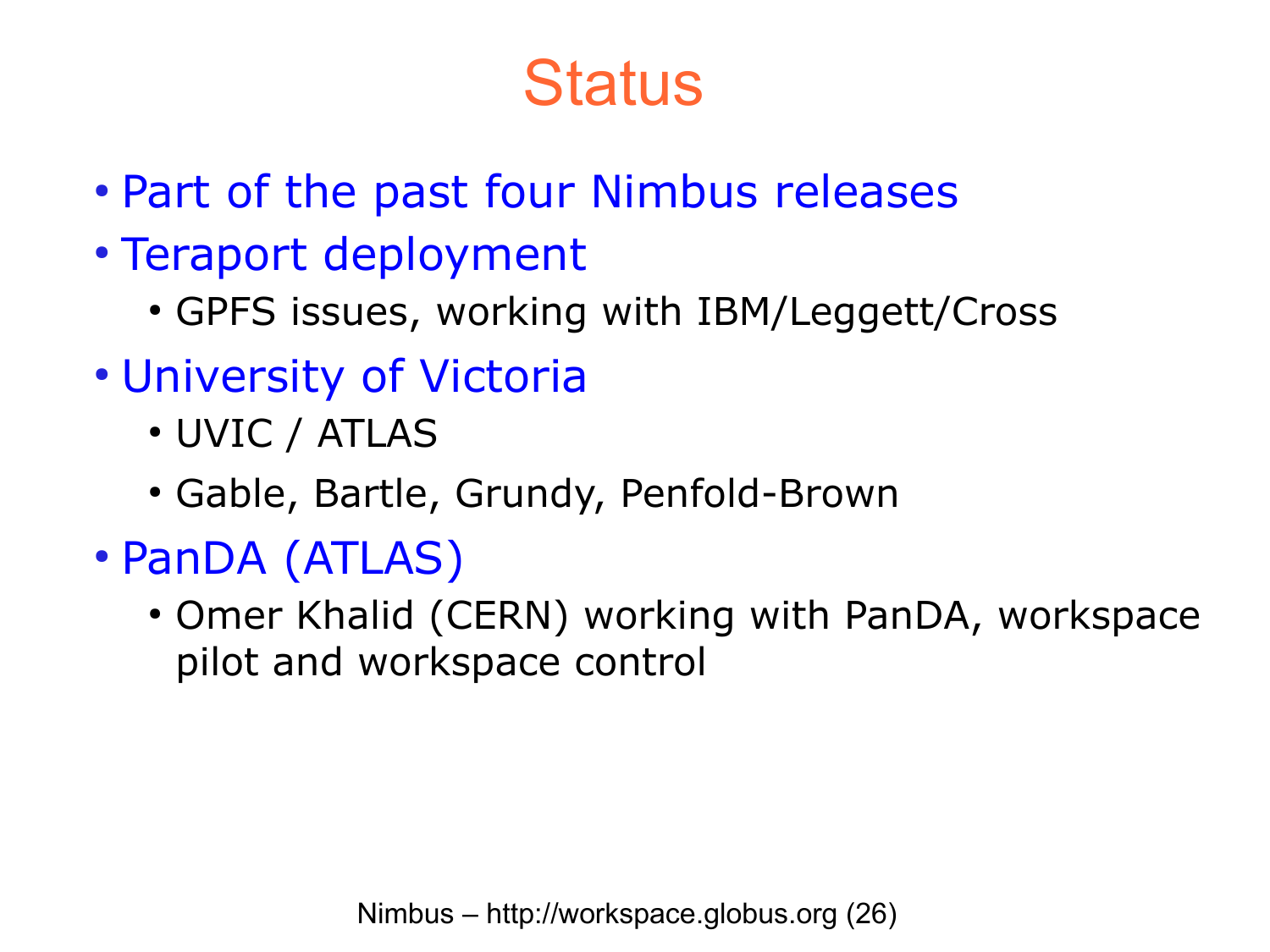### Related Work

- Pilot systems: Condor glide-ins, MyCluster, Falkon, PanDA Pilot
- DVC, XGE
- Shirako, Vio-Cluster, Maestro-VS, Clusters on the fly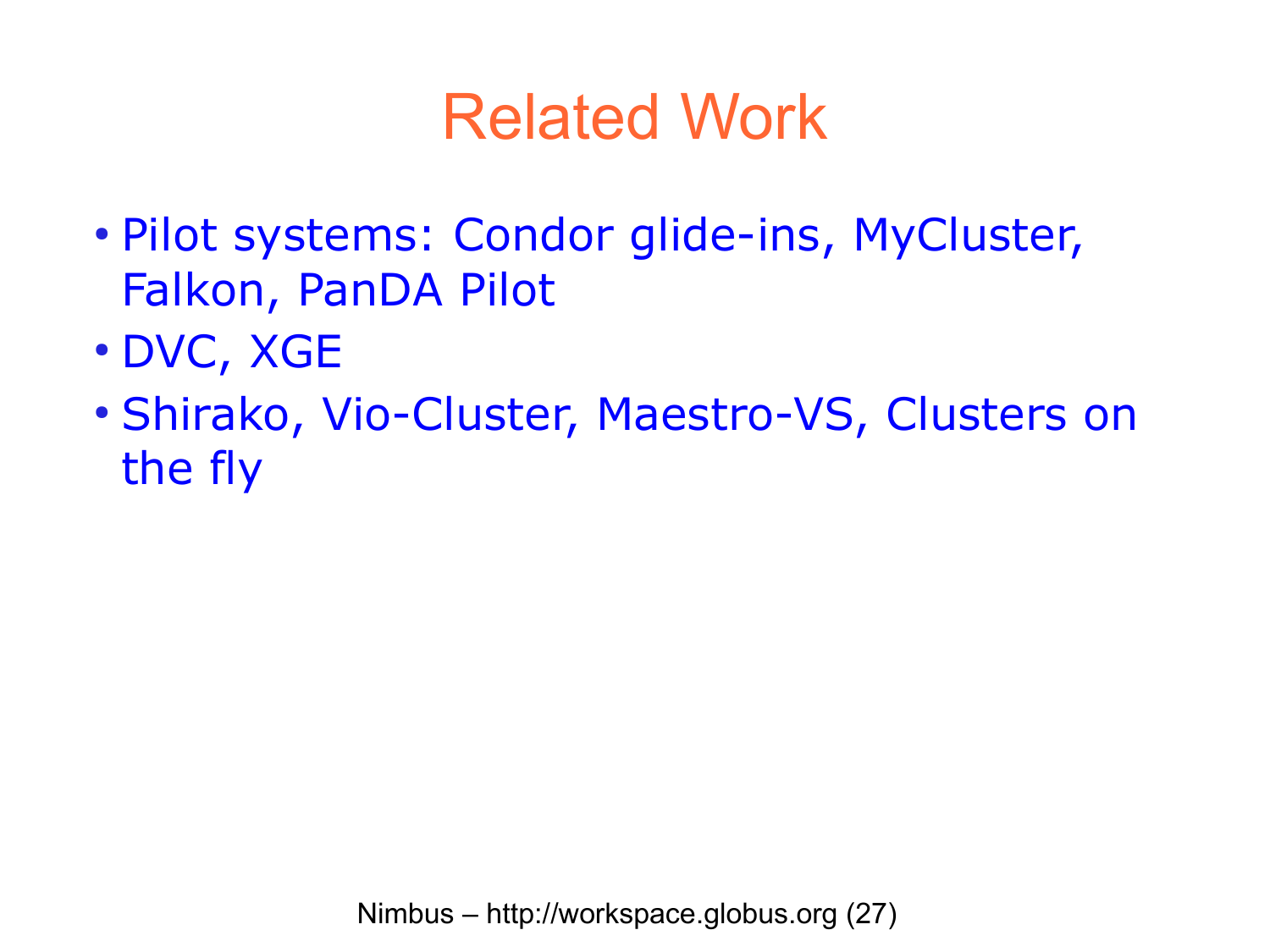#### Nimbus

- Create compute clouds
	- new users get going quickly using the *cloud client*
- Use EC2 clients
- Deploy "one-click" auto-configuring virtual clusters
	- long ago hit the "now what?" problem with loose VMs
	- role based, VMs adapt to new networks and security
- Easily experiment with remote protocols and other plugins (networking, scheduling, authorization, VMMs)
- Free, open source
	- Apache2 license
	- active development, contributors

Nimbus – http://workspace.globus.org (28)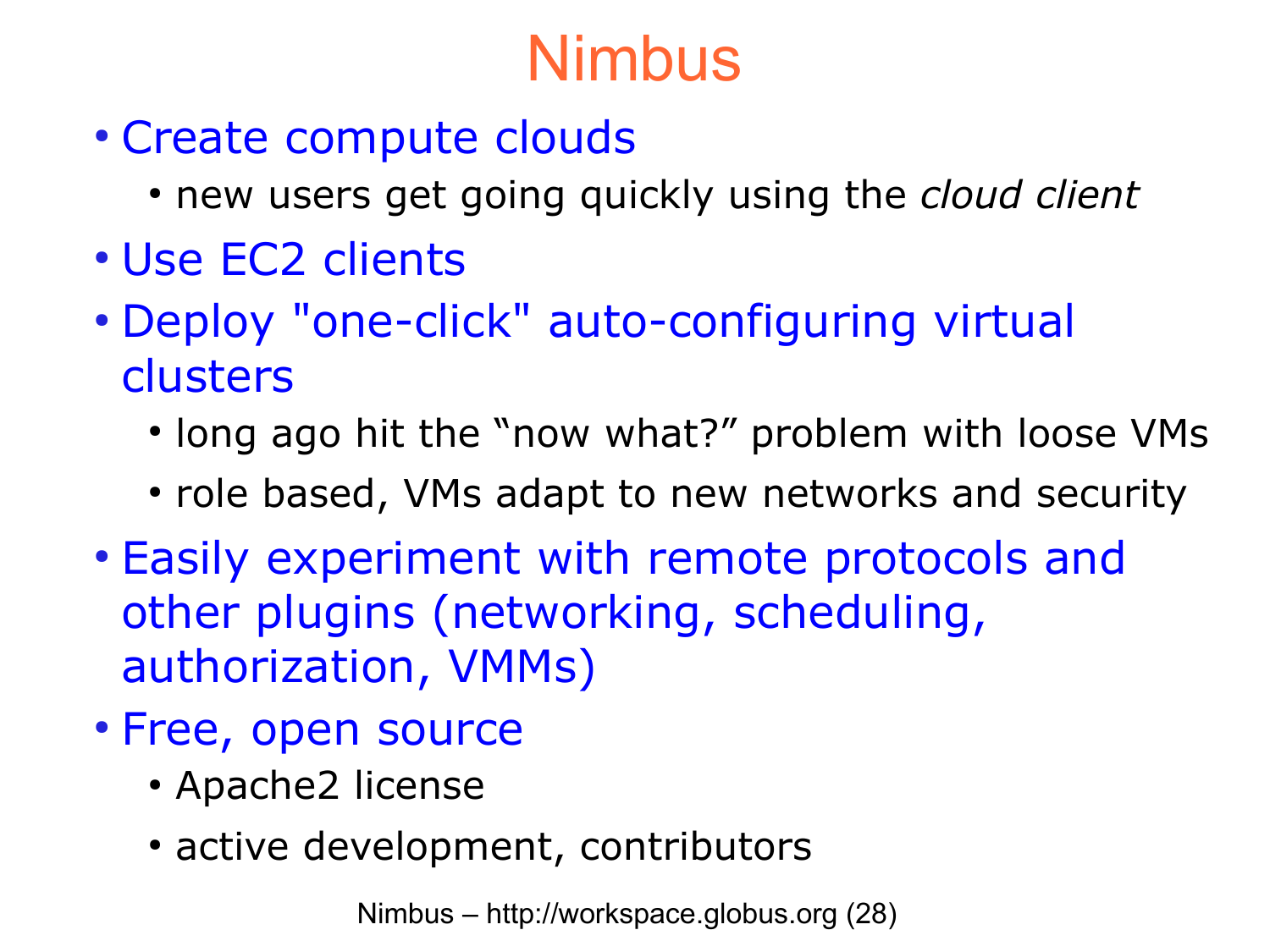### Nimbus

#### • Start here:

• [http://workspace.globus.org](http://workspace.globus.org/)

#### • Science Clouds

- growing pool of institutions running their own Nimbus clouds to aid science applications
- <http://workspace.globus.org/clouds/>
- Current Release
	- EC2 client support
	- $\cdot$  RM API
	- <http://workspace.globus.org/vm/TP2.0/>
- Google Summer of Code 2008
	- KVM